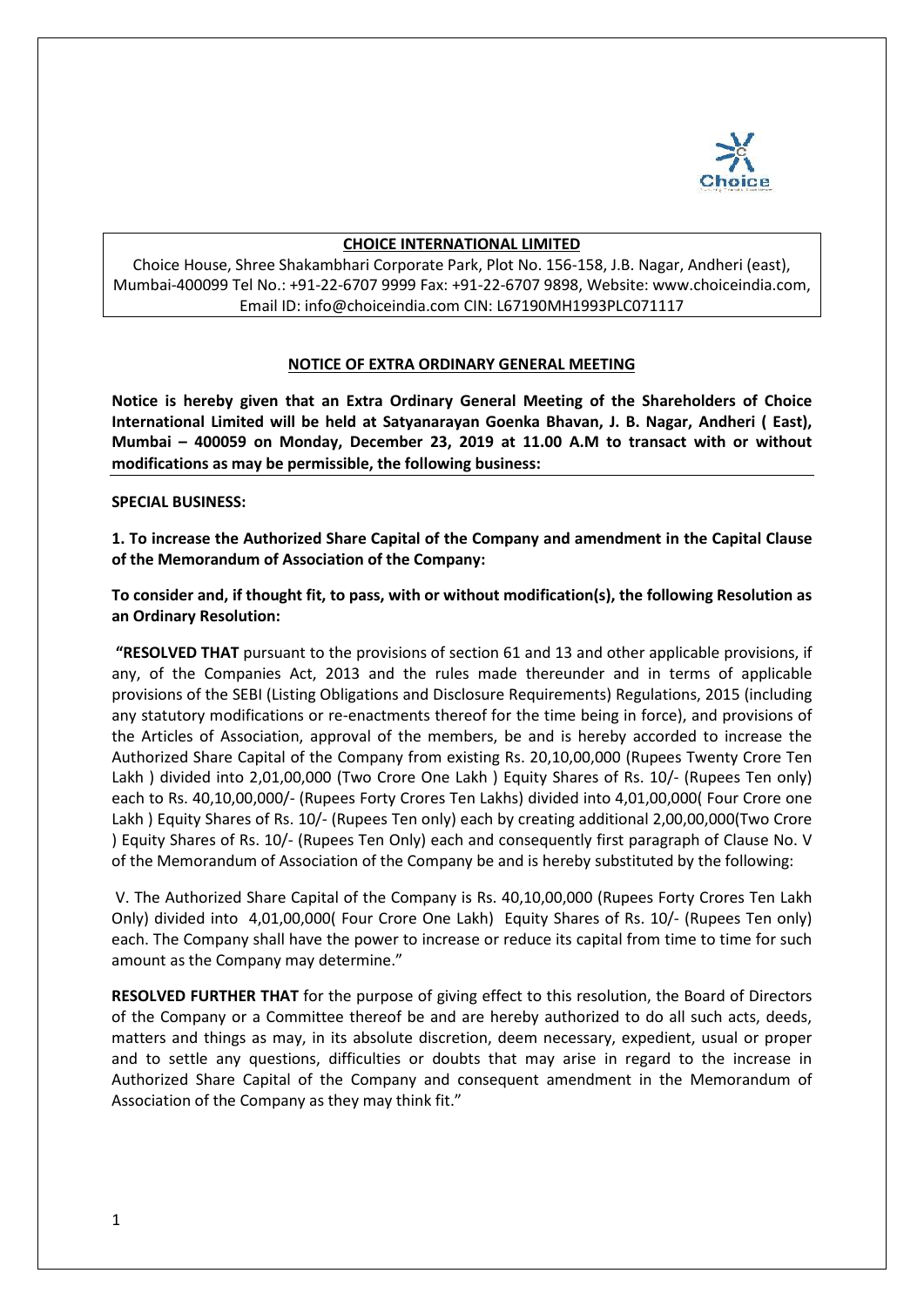

#### **2. Issue of Warrants on Preferential basis:**

To consider and if thought fit to pass, with or without modification(s), the following resolution as a **Special Resolution**:

**"RESOLVED THAT** pursuant to the provisions of Section 23, 42, 62 and other applicable provisions, if any, of the Companies Act, 2013 read with Companies (Prospectus and Allotment of Securities) Rules, 2014 and the Companies (Share Capital and Debentures) Rules, 2014 and such others rules and regulations made thereunder (including any amendments, statutory modification(s) and/or reenactment thereof for the time being in force) (the "**Act**"), the provisions of the Memorandum and Articles of Association of the Company and any other rules, regulations, guidelines, notifications, circulars and clarifications issued by the Government of India, Ministry of Corporate Affairs, Reserve Bank of India, Securities and Exchange Board of India ("**SEBI**"), including the SEBI (Listing Obligations and Disclosure Requirements) Regulations, 2015 as amended from time to time ("**SEBI Listing Regulations**"), SEBI (Issue of Capital and Disclosure Requirements) Regulations, 2018 as amended or re-enacted from time to time ("**SEBI (ICDR) Regulations**") Securities and Exchange Board of India (Substantial Acquisition of Shares and Takeovers) Regulations, 2011 ("**SEBI Takeover Regulations**") and subject to any other relevant governmental authorities including from BSE Limited the ("**Stock Exchange**") and subject to such other approvals, permissions, sanctions and consents as may be necessary under all other statutes, rules, regulations, guidelines, notifications, circulars and clarifications as may be applicable and on such terms and conditions (including any alterations, modifications, corrections, changes and variations, if any, that may be stipulated while granting such approvals, permissions, sanctions and consents as the case may be required) by any other regulatory authorities which may be agreed to and/or accepted by the Board of Directors of the Company (hereinafter referred to as "**Board**" which term shall be deemed to include any duly constituted / to be constituted Committee of Directors thereof to exercise its powers including powers conferred under this resolution) and subject to any other alterations, modifications, conditions, corrections, changes and variations that may be decided by the Board in its absolute discretion, the consent of the Members of the Company be and is hereby accorded to the Board to create, offer, issue and allot at an appropriate time, in one or more tranches in aggregate and upto 2,00,00,000 (Two Crore ) equity warrants ("**Equity Warrants**") at a price of Rs. 50/- per warrant, each convertible into or exchangeable for One (1) equity share of face value of Rs. 10/- each("**the Equity Shares**") at a premium of Rs. 40/- per share aggregating to Rs. 100,00,00,000- (Rupees Hundred Crores Only) to the following Person / Entities forming part of both Promoter & Non Promoter group (as defined in SEBI (ICDR) Regulations) ("**Proposed Allottee**") for cash and in such form and manner and in accordance with the provisions of SEBI (ICDR) Regulations and SEBI Takeover Regulations or other applicable laws and on such terms and conditions as the Board may, in its absolute discretion think fit and without requiring any further approval or consent from the Members.

| Sr No.       | <b>Proposed Allottee</b> | <b>Number of Warrants</b> | <b>Category</b> |
|--------------|--------------------------|---------------------------|-----------------|
|              | Mr. Suresh Kanmal Jajoo  | 600,000                   | Non-Promoter    |
| ii           | Ms. Vimla Suresh Jajoo   | 600,000                   | Non-Promoter    |
| iii          | Mr. Ankit Suresh Jajoo   | 600,000                   | Non-Promoter    |
| iv           | Ms. Seepra Sumeet Kabra  | 600,000                   | Non-Promoter    |
| $\mathsf{v}$ | Mr. Nand Kishore Agrawal | 500,000                   | Non-Promoter    |
| vi           | Ms. Lily Agarwal         | 500,000                   | Non-Promoter    |
| vii          | Mr. Ravi Agrawal         | 1,000,000                 | Non-Promoter    |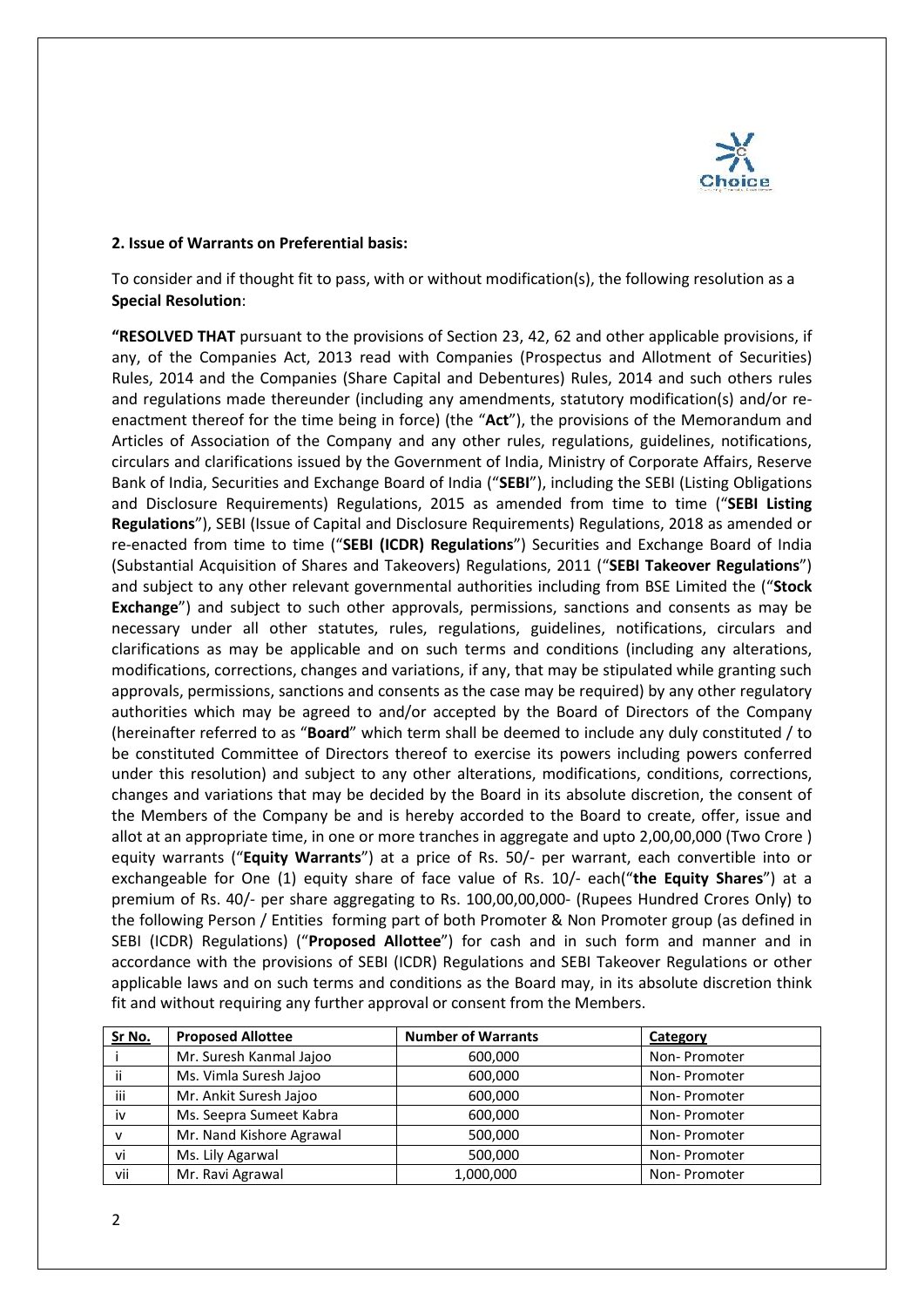

| viii       | Mr. Amit Kariwala                                 | 200,000     | Non-Promoter                                      |
|------------|---------------------------------------------------|-------------|---------------------------------------------------|
| iх         | Ms. Adhya Tibrewal                                | 100,000     | Non-Promoter                                      |
| x          | Mr. Jitendra Kumar Bhagat                         | 100,000     | Non-Promoter                                      |
| xi         | Mr. Yash Rawlani                                  | 100,000     | Non-Promoter                                      |
| xii        | Mr. Pratik Rawlani                                | 100,000     | Non-Promoter                                      |
| xiii       | Mr. Rajendra Upadhyaya                            | 200,000     | Non-Promoter                                      |
| xiv        | Ms. Richa Modi                                    | 100,000     | Non-Promoter                                      |
| XV         | *M/s. Genesis Grand General<br><b>Trading LLC</b> | 2,000,000   | Non- Promoter - Foreign<br>Institutional Investor |
| xvi        | Mr. Yogesh Jadhav                                 | 550,000     | Non-Promoter                                      |
| xvii       | Ms. Chaitali Jadhav                               | 500,000     | Non-Promoter                                      |
| xviii      | Mr. Ajay Kejriwal                                 | 200,000     | Non-Promoter                                      |
| xix        | Mr. Sunil Bagaria                                 | 200,000     | Non-Promoter                                      |
| XX         | Mr. Ratiraj Tibrewal                              | 200,000     | Non-Promoter                                      |
| xxi        | Mr. Nitesh Agarwal                                | 136,538     | Non-Promoter                                      |
| xxii       | Mr. Sunil Kumar Patodia                           | 1,350,000   | Promoter                                          |
| xxiii      | Ms. Vinita Patodia                                | 2,000,000   | Promoter                                          |
| xxiv       | Mr. Suyash Patodia                                | 2,000,000   | Promoter                                          |
| <b>XXV</b> | Mr. Kamal Poddar                                  | 1,499,989   | Promoter                                          |
| xxvi       | Mr. Arun Kumar Poddar                             | 1,950,000   | Promoter                                          |
| xxvii      | Ms. Sonu Poddar                                   | 750,000     | Promoter                                          |
| xxviii     | Ms. Hemlata Poddar                                | 1,150,000   | Promoter                                          |
| xxix       | *M/S. Shree Shakambhari Exims                     | 213,473     | Promoter                                          |
|            | Pvt. Ltd.                                         |             |                                                   |
| Total      |                                                   | 2,00,00,000 |                                                   |

**\*Ultimate Beneficiary of the above mentioned Proposed Allottee :**

1) As on November 22, 2019, Mr. Anil Patodia ( PAN : AFMPP7771G ) & Ms. Archana Anil Patodia ( PAN: AGZPP2397L ) are equally holding the Shares of M/s. Shree Shakambhari Exims Pvt. Ltd.

2) As on November 22, 2019, Ms. Fatima Ismail Ahmad Alfaramarzi is holding majority stake in the Registered FII M/s.Genesis Grand General Trading LLC.

**RESOLVED FURTHER THAT** the **"Relevant Date"** in accordance with SEBI (ICDR) Regulations would be November 22, 2019 as November 23, 2019 the date 30 days prior to the date of passing of the Resolution by the Members of the Company for the proposed preferential issue of Warrants convertible into Equity Shares falls on a Weekend Day

**RESOLVED FURTHER THAT** without prejudice to the generality of the above, the issue of Equity Warrants shall be subject to following terms:

a) The proposed Equity Warrants shall be issued and allotted by the Company to Proposed Allottee within a period of Fifteen (15) days from the date of passing of this resolution provided that where the issue and allotment of the proposed Equity Warrants is pending on account of pendency of any approval for such issue and allotment by any regulatory authority or the Central Government the issue and allotment shall be completed within a period of Fifteen (15) days from the date receipt of last of such approvals;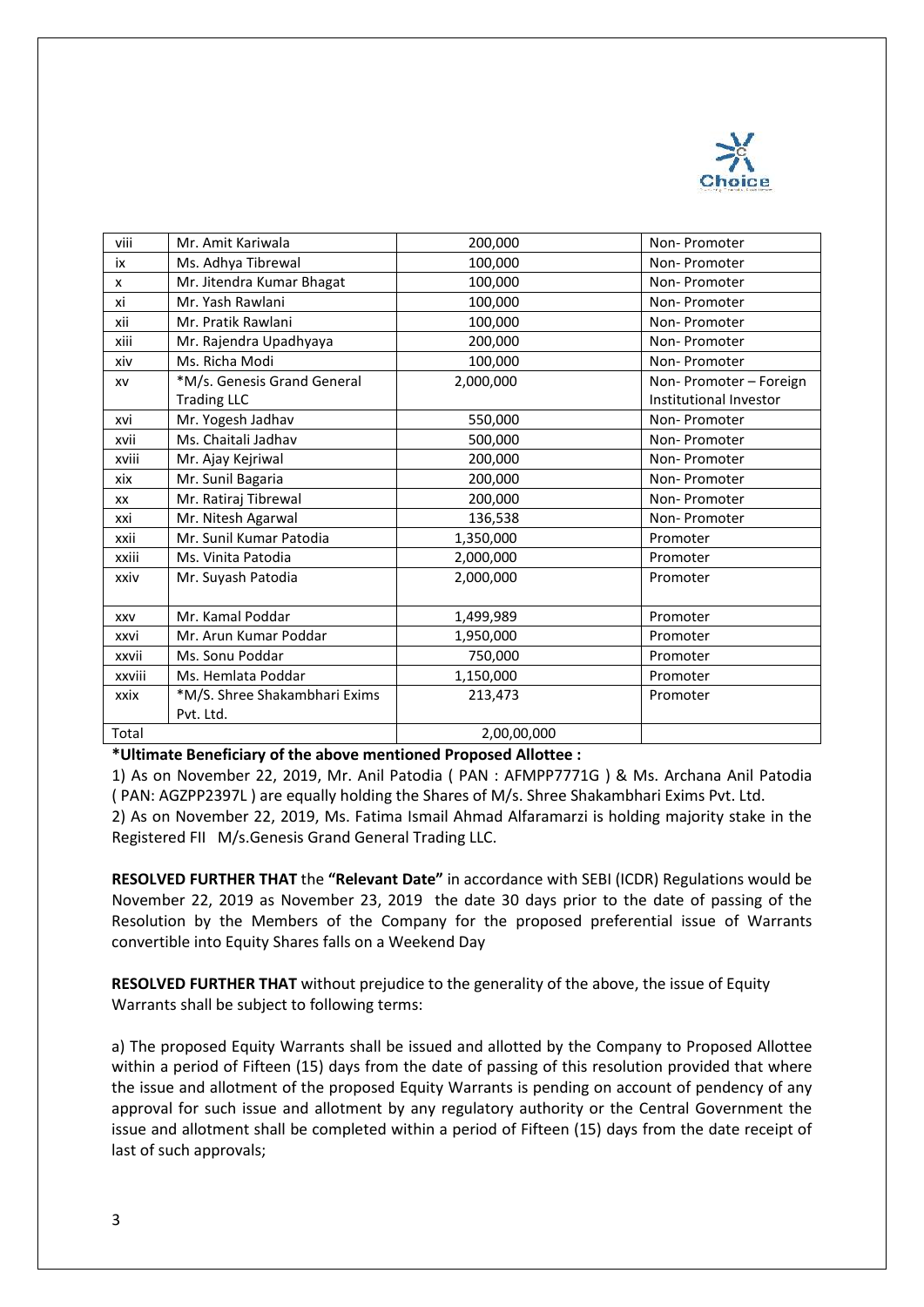

b) Each Equity Warrant is convertible into One (1) Equity Share and the conversion can be exercised by warrant holder(s) at any time during the period of Eighteen (18) months from the date of allotment of Equity Warrants, in one or more tranches, as the case may be and on such other terms and conditions as applicable;

c) The Equity Warrants proposed to be issued shall be subject to appropriate adjustment, if during the interim period, the Company makes any issue of equity shares by way of capitalisation of profits or reserves, upon demerger / realignment, rights issue or undertakes consolidation / sub-division / re-classification of equity shares or such other similar events or circumstances requiring adjustments as permitted under SEBI (ICDR) Regulations and all other applicable regulations from time to time;

d) Equity Warrant subscription price equivalent to 25% of the issue price will be payable at the time of subscription of Equity Warrants ,as prescribed by the SEBI (ICDR) Regulations, which would be adjusted by the Company and appropriated against the issue price of the Equity Shares. Equity Warrant exercise price equivalent to the 75% of the issue price of the equity shares shall be payable by the warrant holder(s) at the time of exercising conversion of Equity Warrants;

e) The warrant holder(s) shall be entitled to exercise the option of exercising any or all of the Equity Warrants in one or more tranches by way of a written notice which shall be given to the Company, specifying the number of Equity Warrants proposed to exercise along with the aggregate amount payable thereon, prior to or at the time of conversion. The Company shall accordingly, without any further approval from the Members of the Company, issue and allot the corresponding number of Equity Shares and perform such actions as required to credit the Equity Shares to the depository account and entering the name of allottee in the records of the Company as the registered owner of such Equity Shares;

f) The Equity Shares to be so allotted on exercise of Equity Warrants shall be in dematerialised form and shall be subject to the provisions of the Memorandum and Articles of Association of the Company and shall rank pari- passu in all respects including dividend, with the existing equity shares of the Company;

g) In the event the warrant holder(s) does not exercise the Equity Warrants within Eighteen (18) months from the date of allotment of the Equity Warrants, then such Equity Warrants shall lapse and the amount paid shall stand forfeited by the Company;

h) The Equity Warrants issued and allotted will be transferable within the Promoter Group subject to compliance of applicable provisions and subject to such other approvals as may be necessary from time to time;

i) The Equity Shares arising from the exercise of the Equity Warrants will be listed on Stock Exchanges where the equity shares of the Company are listed, subject to the receipt of necessary regulatory permissions and approvals as the case may be and shall interalia be governed by the regulations and guidelines issued by SEBI or any other statutory authority;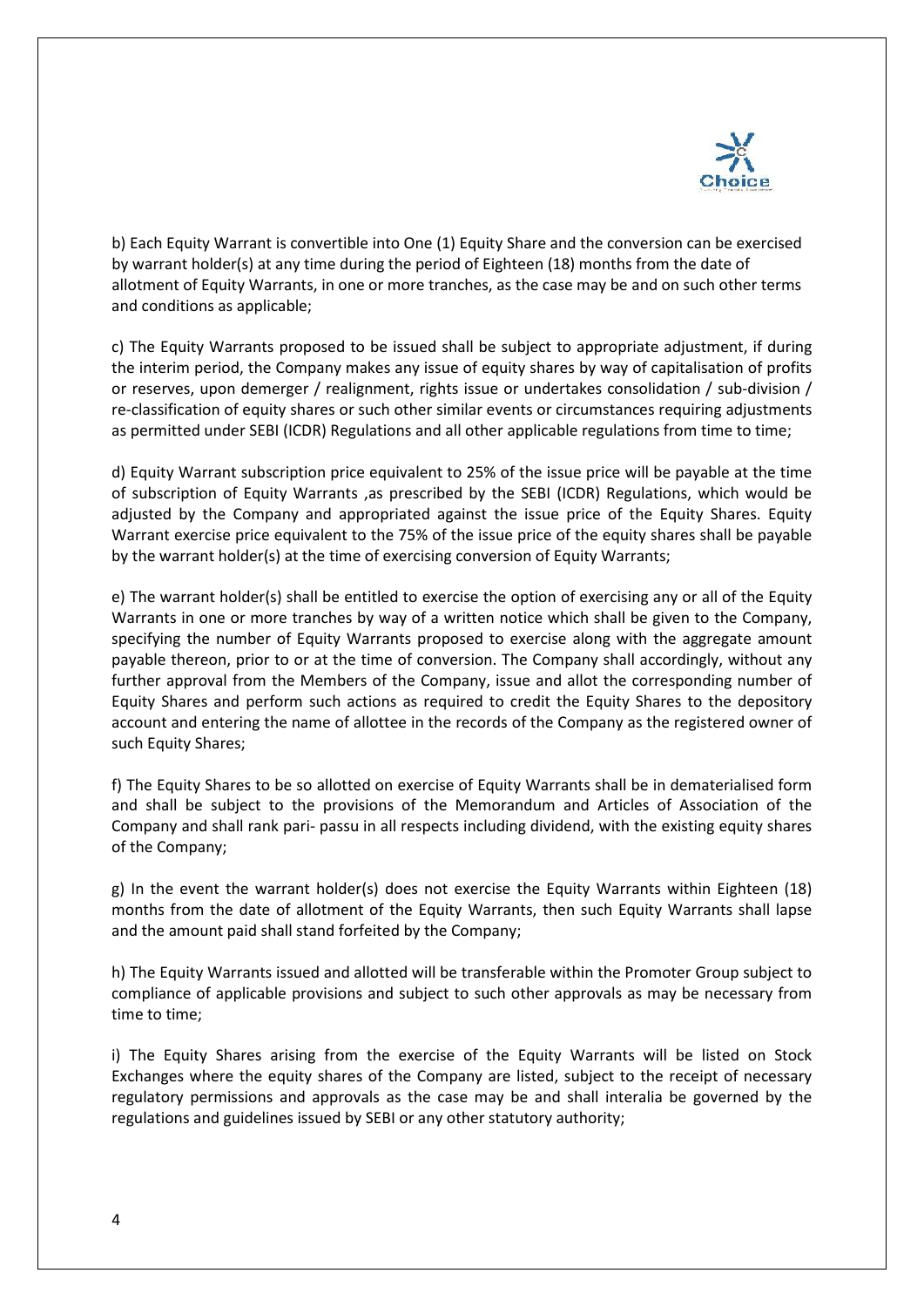

j) The Equity Warrants and the Equity Shares being allotted pursuant to exercise of such Equity Warrants shall be subject to a lock-in for such period as specified under applicable provisions of SEBI (ICDR) Regulations.

**RESOLVED FURTHER THAT** the Board be and is hereby authorised to issue and allot such number of Equity Shares of the Company asmay be required to be issued and allotted upon exercise of the option by the warrant holder(s).

**RESOLVED FURTHER THAT** for the purpose of giving effect to this resolution, the Board be and is hereby authorised on behalf of the Company to do all such acts, deeds, matters and things as the Board may, in its absolute discretion, deem necessary or desirable for such purpose, including without limitation to vary, modify or alter any of the relevant terms and conditions, including size of the preferential issue, the number of equity shares to be allotted, finalising the terms of agreement(s) and other related document(s), if any, to be executed including amendments thereto, provide any clarifications related to offer, issue and allotment of Equity Warrants and Equity Shares, listing of Equity Shares on Stock Exchanges and authorise to preparation, execution and entering into arrangement / agreements, offer letter, letter of allotment, all writings, instruments and such other documents (including documents in connection with appointment of agencies, intermediaries and advisors), utilisation of proceeds of issue and further to authorise all such persons as may be necessary, in connection herewith and incidental thereto as the Board in its absolute discretion deem fit, without being required to seek any further consent or approval of the Members or otherwise to the end and intent that they shall be deemed to have given their approval thereto expressly by the authority of this resolution and the decision of the Board shall be final and conclusive.

**RESOLVED FURTHER THAT** the Board be and is hereby authorised to delegate all or any of the powers herein conferred to any Committee of the Board or any Director(s) or Officer(s) or authorised signatory/ies of the Company and generally to do all such acts, deeds and things as may be required in connection with the aforesaid resolution including execution of any documents on behalf of the Company and to represent the Company before any governmental or regulatory authorities and to appoint/engage any registrar, depositories, professionals, advisors, bankers, consultants and advocates and to finalise their fees/charges and also to enter into and execute all such arrangements, agreements, memoranda, documents etc. with such agencies and further authorised to make requisite filing with concerned regulatory/government authorities / depository(ies), Stock Exchanges and/or any other regulatory authorities to give effect to this resolution and further to take all others steps which may be incidental, consequential, relevant or ancillary in this connection.

**RESOLVED FURTHER THAT** all action(s) taken by the Board or Committee(s) thereof, any Director(s) or Officer(s) or any other authorised signatory/ies of the Company in connection with any matter(s) referred to or contemplated in the foregoing resolution be and are hereby approved, ratified and confirmed in all respects."

**RESOLVED FURTHER THAT** all action(s) taken by the Board or Committee(s) thereof, any Director(s) or Officer(s) or any other authorised signatory/ies of the Company in connection with any matter(s)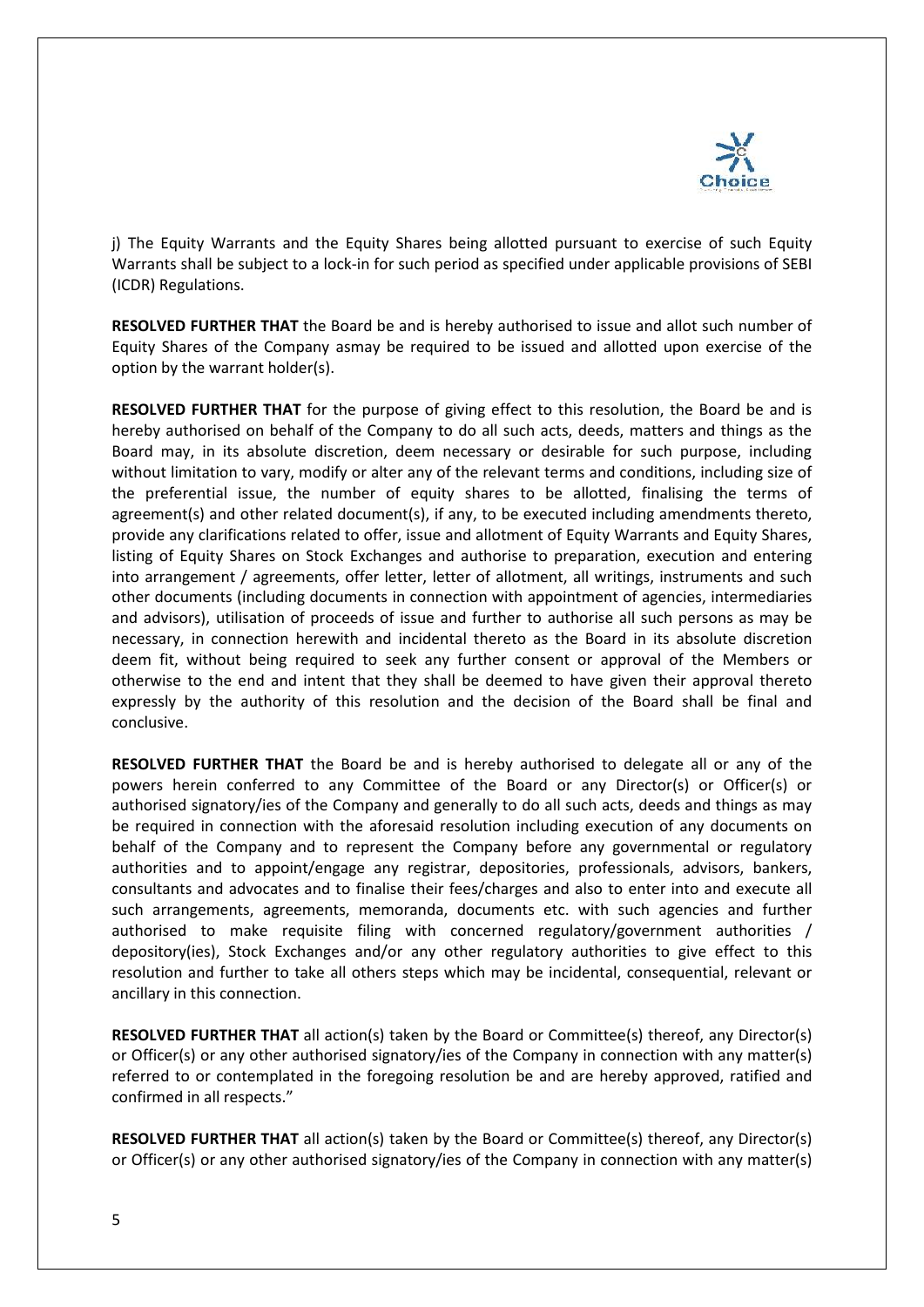

referred to or contemplated in the foregoing resolution be and are hereby approved, ratified and confirmed in all respects."

#### **NOTES**

- 1. A member entitled to attend and vote at the meeting is entitled to appoint a proxy or proxies to attend and vote instead of himself and proxy need not be a member of the company. A person can act as proxy on behalf of members not exceeding 50 (fifty) and holding in the aggregate not more than 10 (ten) percent of the total share capital of the company carrying voting rights. A member holding more than ten percent of the total share capital of the company carrying voting rights may appoint a single person as proxy and such person shall not act as a proxy for any other person or shareholder.
- 2. The instrument of proxy in order to be effective, should be deposited at the registered office of the company, duly completed and signed, not less than Forty Eight hours before the commencement of the meeting. A proxy form is sent herewith. Proxies submitted on behalf of the companies, societies etc. Must be supported by an appropriate resolution/authority, as applicable.
- 3. The Explanatory Statement pursuant to Section 102 of the Companies Act, 2013 in respect of Special Business as set above to be transacted at the Meeting is annexed hereto and forms part of this Notice.
- 4. Corporate Members intending to send their authorized representative to attend the Meeting are requested to send a certified true copy of the Board Resolution authorizing their representative to attend and vote on their behalf at the meeting.
- 5. All members are requested to intimate changes, if any, in their registered address, immediately to the Registrar & Transfer Agents, Sharex Dynamic( India) Private Limited or to their depository participants in case shares are held in depository form, so as to enable us to dispatch the future communications at the correct addresses.
- 6. Members holding shares in the same name under different Ledger Folios are requested to apply for consolidation of such Folios and send the relevant share certificates to Sharex Dynamic (India) Pvt. Ltd. for their doing the needful.
- 7. **To support the 'Green Initiative', the Members who have not registered their e-mail addresses are hereby requested to register the same with Registrars/ Depositories 'and to enable us to send the communications/ informations/ Annual Reports to the shareholders thus making the process much faster.** In order to receive copies of Notice of Extra Ordinary General Meeting and other communication through e-mail, Members are requested to register their e-mail addresses with the Company by sending an e-mail to **[info@choiceindia.com](mailto:info@choiceindia.com)**.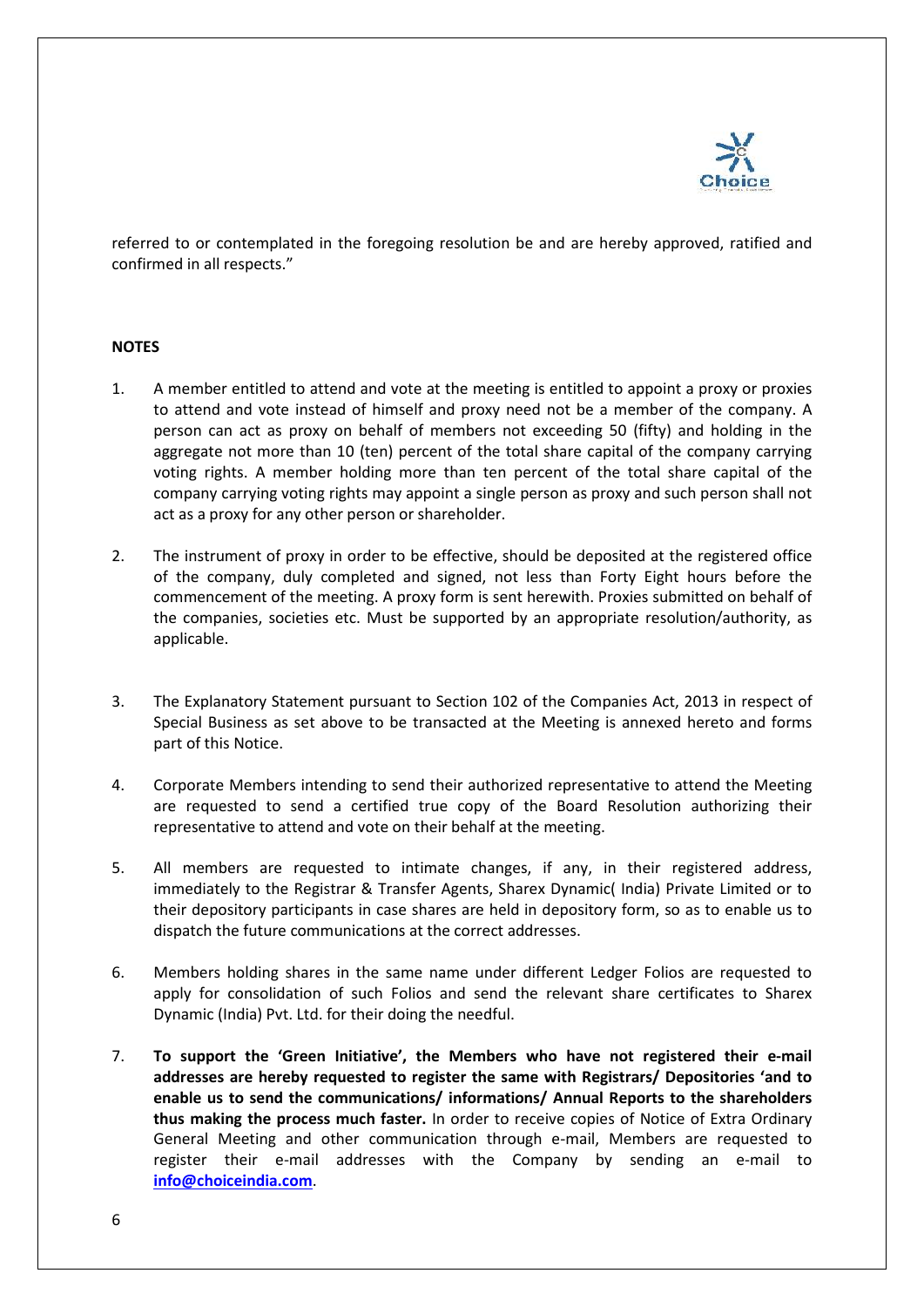

- 8. All documents referred to in the notice are open for inspection at the registered office of companies during the working days and office working hours.
- 9. Members are requested to bring the Attendance Slip sent herewith duly filled for attending the Meeting along with identity Proof.
- 10. The Notice of the EGM is being sent through Electronic mode whose email IDs are registered with the Company/Depository Participant(s) for communication purposes unless any member requests for a physical copy of the same.
- 11. In future electronic copy of the Notice of General Meetings of the Company inter alia indicating the process and manner of e-voting along with Attendance Slip and Proxy Form will be sent to the members whose email IDs are registered with the Company/Depository Participant(s) for communication purposes unless any member requests for a physical copy of the same.
- 12. Members may note that the Company' website is [www.choiceindia.com](http://www.choiceindia.com/)**.**

# 13. **Voting through electronic means:**

In compliance with the provisions of Section 108 of the Companies Act, 2013 and Rule 20 of the Companies (Management and Administration) Rules, 2014, the Company is pleased to provide members facility to exercise their right to vote at the Extra Ordinary General Meeting by electronic means and the business may be transacted through e-Voting services provided by Central Depository Services (India) Limited (CDSL):

# **The instructions for members for voting electronically are as under:-**

- (i) The voting period begins on December 20, 2019 and ends December 23, 2019. During this period shareholders' of the Company, holding shares either in physical form or in dematerialized form, as on the cut-off date of December 16, 2019, may cast their vote electronically. The e-voting module shall be disabled by CDSL for voting thereafter.
- (ii) The Shareholders should log on to the e-voting website [www.evotingindia.com](http://www.evotingindia.com/)
- (iii) Click on "Shareholders" tab.
- (iv) Now Enter your User ID
	- a. For CDSL: 16 digits beneficiary ID,
	- b. For NSDL: 8 Character DP ID followed by 8 Digits Client ID,
	- c. Members holding shares in Physical Form should enter Folio Number registered with the Company.
- (v) Next enter the Image Verification as displayed and Click on Login.
- (vi) If you are holding shares in demat form and had logged on to [www.evotingindia.com](http://www.evotingindia.com/) and voted on an earlier voting of any company, then your existing password is to be used.
- (vii) If you are a first time user follow the steps given below: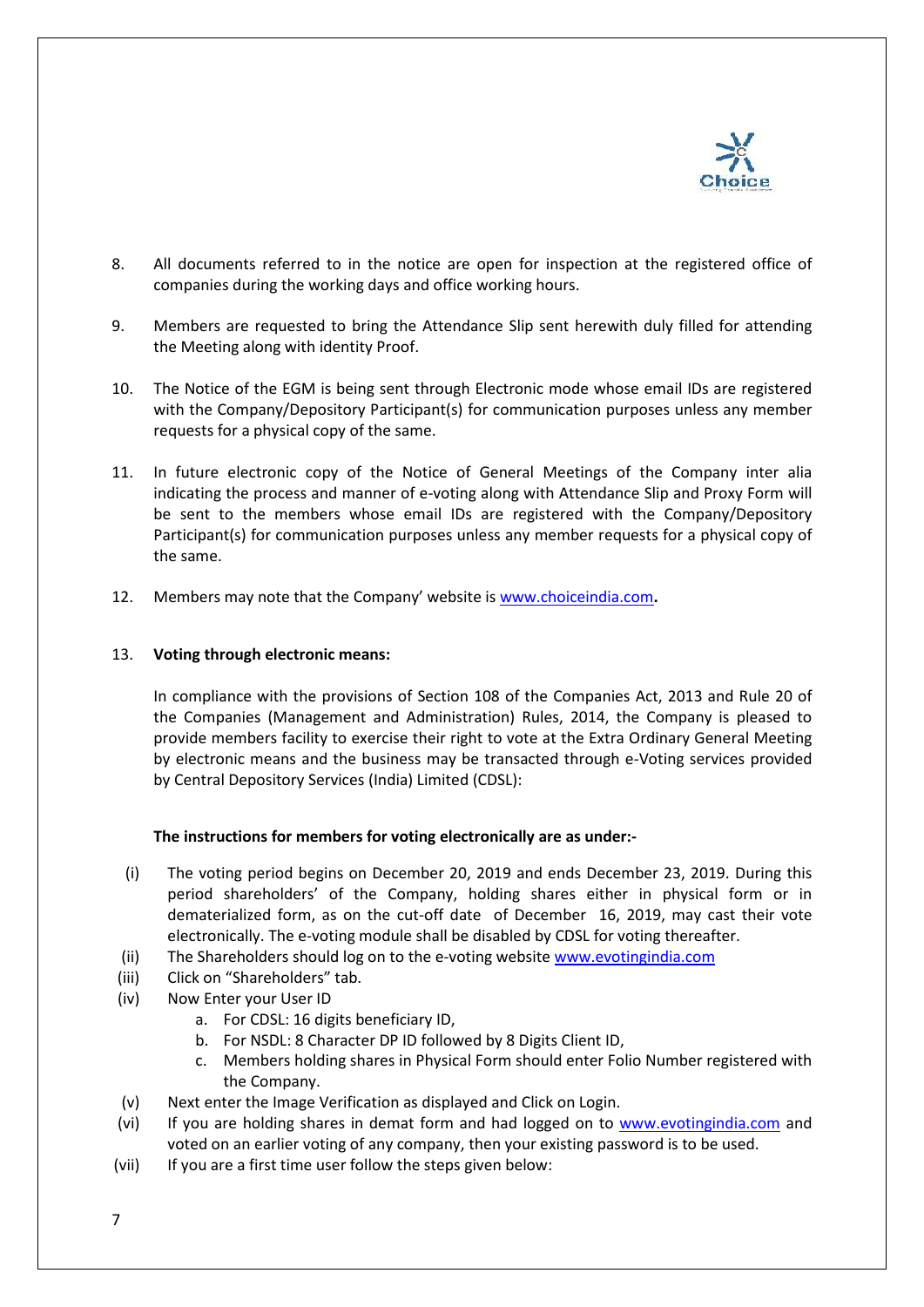

|                                | For Members holding shares in Demat Form and Physical Form                                                                                                                                                                                                                    |
|--------------------------------|-------------------------------------------------------------------------------------------------------------------------------------------------------------------------------------------------------------------------------------------------------------------------------|
| PAN <sup>*</sup>               | Enter your 10 digit alpha-numeric *PAN issued by Income Tax Department (Applicable<br>for both demat shareholders as well as physical shareholders)                                                                                                                           |
|                                | Members who have not updated their PAN with the Company/Depository<br>Participant are requested to use the first two letters of their name and the 8<br>digits of the sequence number in the PAN field                                                                        |
|                                | In case the sequence number is less than 8 digits enter the applicable number<br>of 0's before the number after the first two character of the name in Capital<br>letters. Eg. If your name is Ramesh Kumar with sequence number 1 then enter<br>RA00000001 in the PAN field. |
| DOB#                           | Enter the Date of Birth as recorded in your demat account or in the company records<br>for the said demat account or folio in dd/mm/yyyy format.                                                                                                                              |
| Dividend<br>Bank<br>Details OR | Enter the Dividend Bank Details or Date of Birth (in dd/mm/yyyy format) as recorded<br>in your demat account or in the company records in order to login.                                                                                                                     |
| Date                           | If both the details are not recorded with the depository or company please<br>enter the member id/ folio number in the Dividend Bank details field as<br>mentioned in instruction (iv).                                                                                       |

- (viii) After entering these details appropriately, click on "SUBMIT" tab.
- (ix) Members holding shares in physical form will then reach directly the Company selection screen. However, members holding shares in demat form will now reach 'Password Creation' menu wherein they are required to mandatorily enter their login password in the new password field. Kindly note that this password is to be also used by the demat holders for voting for resolutions of any other company on which they are eligible to vote, provided that company opts for e-voting through CDSL platform. It is strongly recommended not to share your password with any other person and take utmost care to keep your password confidential.
- (x) For Members holding shares in physical form, the details can be used only for e-voting on the resolutions contained in this Notice.
- (xi) Click on the EVSN for the relevant Choice International Limited on which you choose to vote.
- (xii) On the voting page, you will see "RESOLUTION DESCRIPTION" and against the same the option "YES/NO" for voting. Select the option YES or NO as desired. The option YES implies that you assent to the Resolution and option NO implies that you dissent to the Resolution.
- (xiii) Click on the "RESOLUTIONS FILE LINK" if you wish to view the entire Resolution details.
- (xiv) After selecting the resolution you have decided to vote on, click on "SUBMIT". A confirmation box will be displayed. If you wish to confirm your vote, click on "OK", else to change your vote, click on "CANCEL" and accordingly modify your vote.
- (xv) Once you "CONFIRM" your vote on the resolution, you will not be allowed to modify your vote.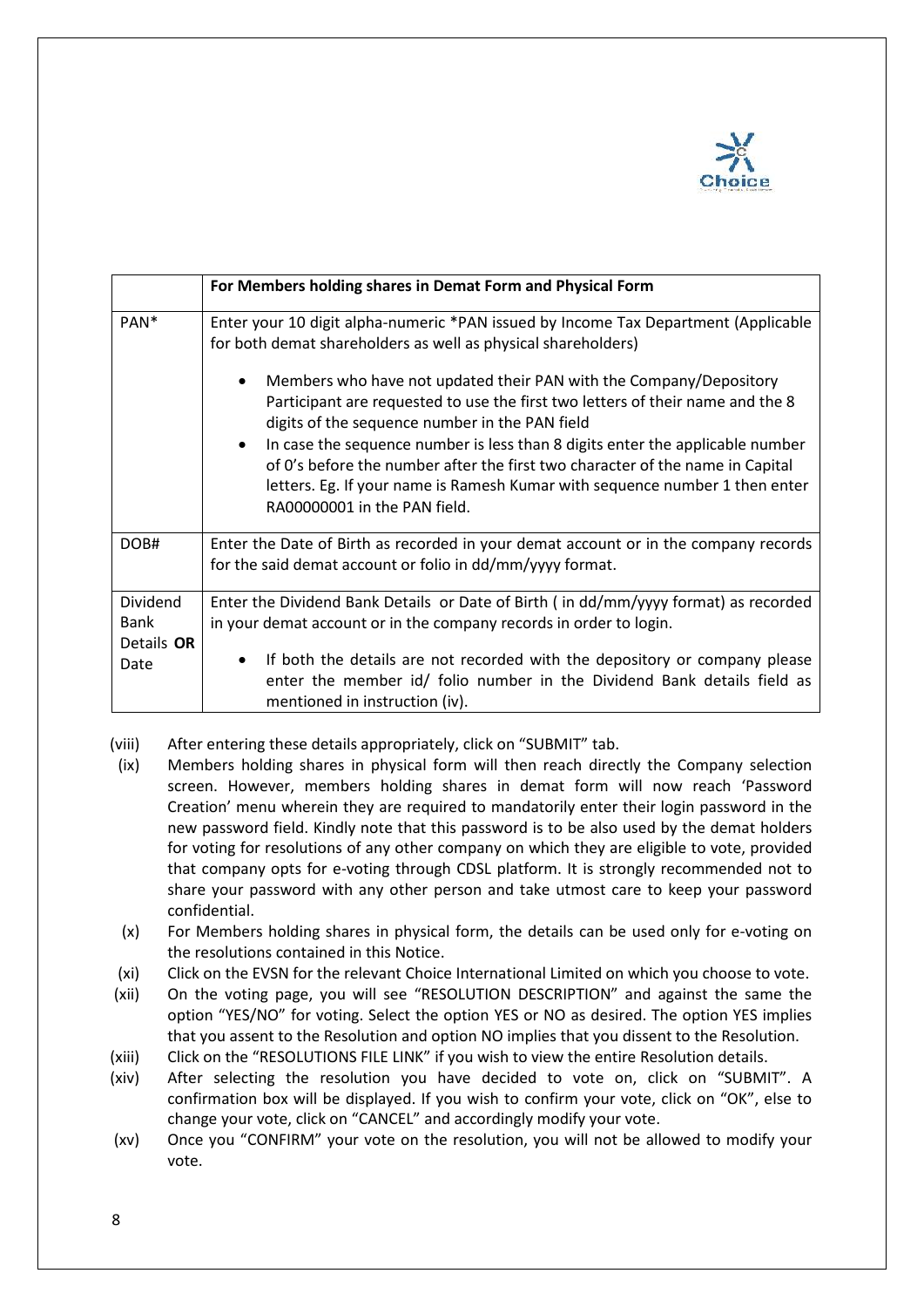

- (xvi) You can also take out print of the voting done by you by clicking on "Click here to print" option on the Voting page.
- (xvii) If Demat account holder has forgotten the changed password then Enter the User ID and the image verification code and click on Forgot Password & enter the details as prompted by the system.

#### (xviii) **Note for Non- Individual Shareholders and Custodians**

- Non-Individual shareholders (i.e. other than Individuals, HUF, NRI etc.) and custodians are required to log on to [https://www.evotingindia.com](https://www.evotingindia.com/) and register themselves as Corporates.
- A scanned copy of the Registration Form bearing the stamp and sign of the entity should be emailed to [helpdesk.evoting@cdslindia.com.](mailto:helpdesk.evoting@cdslindia.com)
- After receiving the login details a compliance user should be created using the admin login and password. The Compliance user would be able to link the account(s) for which they wish to vote on.
- The list of accounts should be mailed to helpdesk.evoting@cdslindia.com and on approval of the accounts they would be able to cast their vote.
- A scanned copy of the Board Resolution and Power of Attorney (POA) which they have issued in favour of the Custodian, if any, should be uploaded in PDF format in the system for the scrutinizer to verify the same.
- (xix) In case you have any queries or issues regarding e-voting, you may refer the Frequently Asked Questions ("FAQs") and e-voting manual available at [www.evotingindia.com,](http://www.evotingindia.com/) under help section or write an email to [helpdesk.evoting@cdslindia.com](mailto:helpdesk.evoting@cdslindia.com).

#### **Other Instructions:**

- (i) Once the vote on a resolution is cast by the member, the member shall not be allowed to change it subsequently.
- (ii) The voting rights of members shall be in proportion to their shares of the paid up equity share capital of the Company as on the cut-off date of December 16, 2019.
	- (iii) M/S R.M.Mimani& Associates LLP, Company, Practicing Company Secretaries, has been appointed as the Scrutinizer to scrutinize the e-voting process in a fair and transparent manner.
- (iv) The Scrutinizer shall within a period not exceeding three (3) working days from the conclusion of the e-voting period unblock the votes in the presence of at least two (2) witnesses not in the employment of the Company and make a Scrutinizer's Report of the votes cast in favour or against, if any, and submit forthwith to the Chairman of the Company.
- (v) The Results shall be declared on or after the EGM of the Company. The Results declared alongwith the Scrutinizer's Report shall be placed on the Company's website [www.choiceindia.com](http://www.choiceindia.com/) and communicated to the stock exchanges.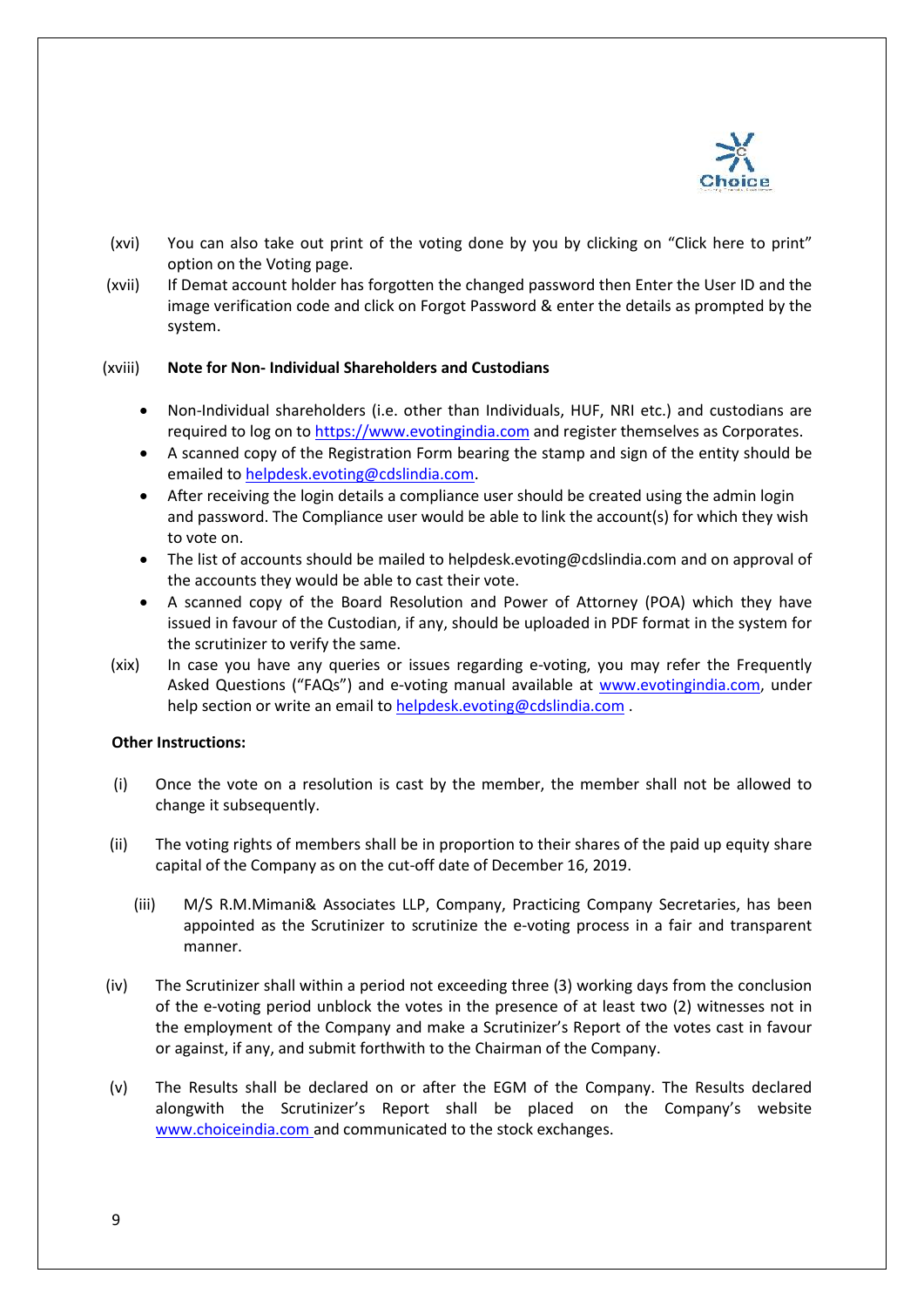

- (I) Members who do not have access to e-voting facility may send duly completed Ballot Form enclosed with the Notice so as to reach the Scrutinizer appointed by the Board of Directors of the Company, M/S R.M. Mimani &Associates LLP, Practising Company Secretary , at the Registered Office of the Company not later than December 22, 2019 (6.00 p.m.). Ballot Form received after this date will be treated as invalid.
- **(II)** A member can opt for only one mode of voting i.e. either through e-voting or by Ballot. If a Member casts votes by both modes, then voting done through e-voting shall prevail and Ballot shall be treated as invalid.

Place : Mumbai Sd/-

**Date : November 29, 2019 By Order of the Board of Directors Karishma Shah Company Secretary** 

**Registered Office : Choice House , Shree Shakambhari Corporate Park , Plot No. 156-158, J.B. Nagar , Andheri ( East), Mumbai - 400099**

# **EXPLANATORY STATEMENT PURSUANT TO SECTION 102 OF THE COMPANIES ACT, 2013: Item No. 1:**

As per item No 2. of the Notice, the Company proposes to issue Warrants to be converted in to equity shares on preferential basis. To enable the Company to issue shares, it is proposed to increase the existing Authorized Share Capital of the Company from Rs. 20,10,00,000 (Rupees Twenty Crore Ten Lakh ) to Rs. 40,10,00,000/- (Rupees Forty Crores Ten Lakh ) as per the resolution.

Pursuant to section 61 and 13 of the Companies Act, 2013, the Company cannot increase its Authorized Share Capital without the consent of the members of the Company. Therefore, it is proposed to obtain the consent of the members to increase its Authorised Share Capital.

None of the Directors or Key Managerial Personnel of the Company and their relatives area in any way concerned or interested in the resolution, except to the extent of their shareholding in the Company, if any

# **Item No. 2:**

**I**n order to meet the working capital requirement & long-term funding requirements of the Company and its subsidiaries to enhance its long term resources and thereby strengthening the financial structure of the Company and for other general corporate purposes permitted by applicable laws, the Board of Directors of the Company in its meeting held on November 29 , 2019 accorded its approval for raising funds through issuance of upto 2,00,00,000 (Two Crores Only)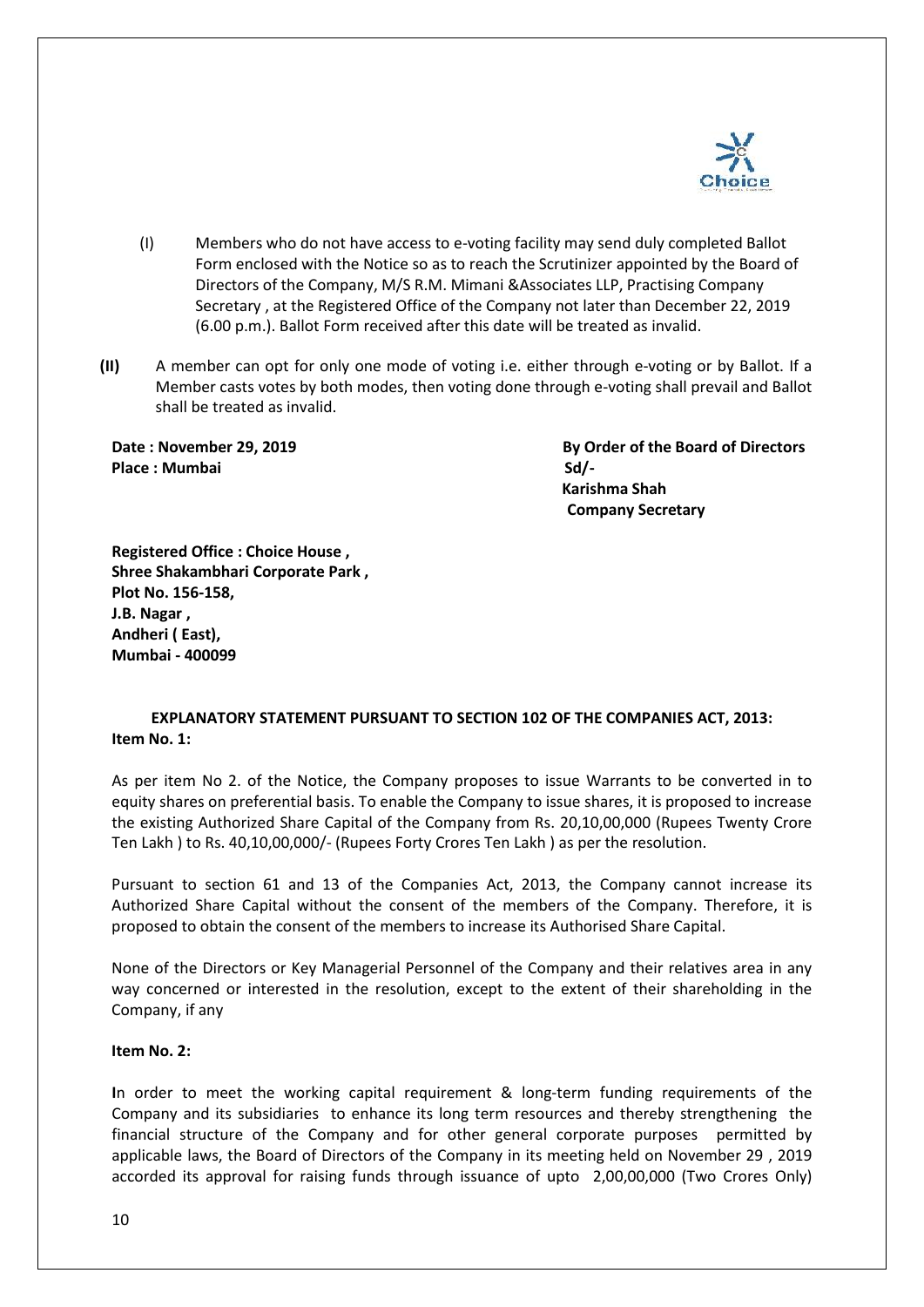

Convertible Warrants ("Warrants") to the proposed allottees as set out below, being promoters / members of the promoter group of the Company/ Non Promoter ("proposed allottees") on a preferential basis by way of private placement subject to approval of the members of the Company.

As per Section 62(1)(c) of the Companies Act, 2013 (as amended) read with Rule 13 of the Companies (Share Capital and Debenture) Rules, 2014, and Regulation 160 of the Securities and Exchange Board of India (Issue of Capital and Disclosure Requirements) Regulations, 2018, as may be applicable, a listed issuer is permitted to make a preferential issue of specified securities, if a special resolution has been passed by its members.

The Board of Directors of the Company at their meeting held on Friday , November 29, 2019 had approved the issue of Warrants and accordingly proposes to issue and allot in aggregate and up to 2,00,00,000( Two Crore ) Convertible Warrants ("Warrants") each convertible into or exchangeable for One (1) Equity Share of face value of Rs. 10/- each ("the Equity Shares") at a price (including the warrant subscription price and the warrant exercise price) of Rs. 50/- each aggregating to Rs.1,00,00,00,000 /- (Rupees One Hundred Crore Only) to the following allottees forming part of the Company's promoters / promoter group/ Non Promoter group:

| Sr No.    | <b>Proposed Allottee</b>   | <b>Number of Warrants</b> | Category               |
|-----------|----------------------------|---------------------------|------------------------|
| Ť         | Mr. Suresh Kanmal Jajoo    | 600,000                   | Non-Promoter           |
| ij        | Ms. Vimla Suresh Jajoo     | 600,000                   | Non-Promoter           |
| iii       | Mr. Ankit Suresh Jajoo     | 600,000                   | Non-Promoter           |
| iv        | Ms. Seepra Sumeet Kabra    | 600,000                   | Non-Promoter           |
| ${\sf v}$ | Mr. Nand Kishore Agrawal   | 500,000                   | Non-Promoter           |
| vi        | Ms. Lily Agarwal           | 500,000                   | Non-Promoter           |
| vii       | Mr. Ravi Agrawal           | 1,000,000                 | Non-Promoter           |
| viii      | Mr. Amit Kariwala          | 200,000                   | Non-Promoter           |
| iх        | Ms. Adhya Tibrewal         | 100,000                   | Non-Promoter           |
| x         | Mr. Jitendra Kumar Bhagat  | 100,000                   | Non-Promoter           |
| xi        | Mr. Yash Rawlani           | 100,000                   | Non-Promoter           |
| xii       | Mr. Pratik Rawlani         | 100,000                   | Non-Promoter           |
| xiii      | Mr. Rajendra Upadhyaya     | 200,000                   | Non-Promoter           |
| xiv       | Ms. Richa Modi             | 100,000                   | Non-Promoter           |
| XV        | M/s. Genesis Grand General | 2,000,000                 | Non-Promoter - Foreign |
|           | <b>Trading LLC</b>         |                           | Institutional Investor |
| xvi       | Mr. Yogesh Jadhav          | 550,000                   | Non-Promoter           |
| xvii      | Ms. Chaitali Jadhav        | 500,000                   | Non-Promoter           |
| xviii     | Mr. Ajay Kejriwal          | 200,000                   | Non-Promoter           |
| xix       | Mr. Sunil Bagaria          | 200,000                   | Non-Promoter           |
| XX        | Mr. Ratiraj Tibrewal       | 200,000                   | Non-Promoter           |
| xxi       | Mr. Nitesh Agarwal         | 136,538                   | Non-Promoter           |
| xxii      | Mr. Sunil Kumar Patodia    | 1,350,000                 | Promoter               |
| xxiii     | Ms. Vinita Patodia         | 2,000,000                 | Promoter               |
| xxiv      | Mr. Suyash Patodia         | 2,000,000                 | Promoter               |
| XXV       | Mr. Kamal Poddar           | 1,499,989                 | Promoter               |
| xxvi      | Mr. Arun Kumar Poddar      | 1,950,000                 | Promoter               |
| xxvii     | Ms. Sonu Poddar            | 750,000                   | Promoter               |
| xxviii    | Ms. Hemlata Poddar         | 1,150,000                 | Promoter               |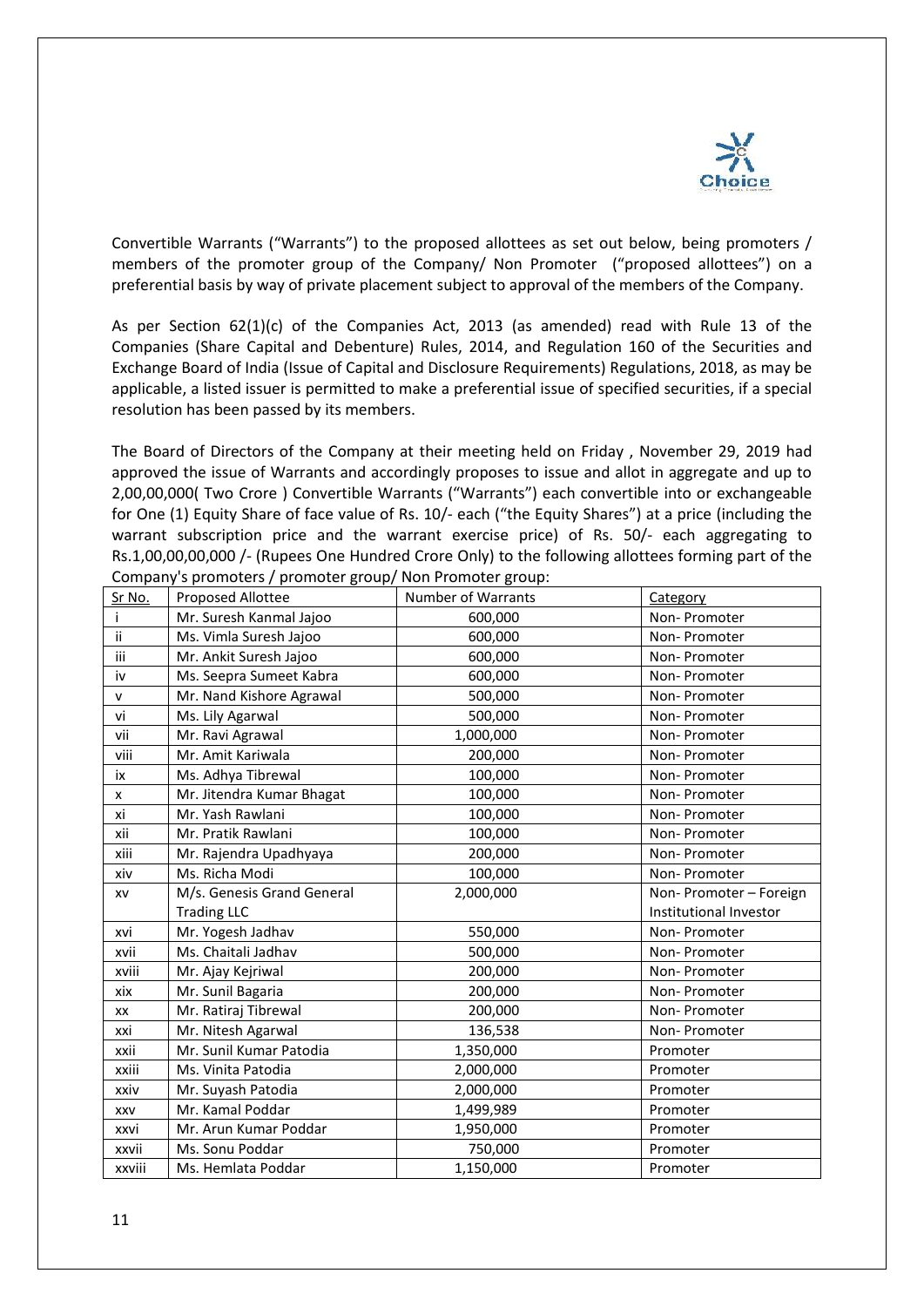

| xxix  | M/S. Shree Shakambhari Exims<br>Pvt. Ltd. | 213.473     | Promoter |
|-------|-------------------------------------------|-------------|----------|
| Total |                                           | 2,00,00,000 |          |

Each Warrant is convertible into One (1) Equity Share and the conversion can be exercised at any time during the period of Eighteen (18) months from the date of allotment of Warrants, as the case may be, on such terms and conditions as applicable, entitling the Proposed Allottees to subscribe to and be allotted the Warrants convertible into Equity Shares of the Company.

Accordingly, the approval of the members of the Company is being sought, by way of a special resolution, to creat, issue, offer and allot, warrants convertible into Equity Shares, by way of preferential allotment to the proposed allottees.

The Warrants issued pursuant to the abovementioned resolutions shall be subject to lock-in in accordance with Regulations 167 and 168 of the Securities and Exchange Board of India (Issue of Capital and Disclosure Requirements) Regulations, 2018.

The Equity Shares arising out of the conversion of the warrants shall rank paripassu inter se and with the then existing equity shares of the Company in all respects, including in relation to dividend.

The disclosures prescribed under the Companies Act, 2013 and Regulation 163 of the Securities and Exchange Board of India (Issue of Capital and Disclosure Requirements) Regulations, 2018, as may be applicable, in respect of the Resolution proposed at Item No. 2 are as follows:

# **a) The objects of the preferential issue**:

**I**n order to meet the working capital requirement & long-term funding requirements of the Company and its subsidiaries to enhance its long term resources and thereby strengthening the financial structure of the Company and for other general corporate purposes as may be permitted by applicable laws.

# **b) Type and number of securities to be issued**

It is proposed to issue and allot in aggregate and up to 2,00,00,000 (Two Crores Only) Convertible Warrants at a price of Rs.50/-per warrant, each warrant convertible into or exchangeable for One (1) Equity Share of the ace value of Rs. 10/- at a premium of Rs.40 per share aggregating to Rs. 1,00,00,00,000 to the proposed allottees.

# **c) Basis on which the price has been arrived at:**

The equity shares of Company are listed on "BSE Limited" the "Stock Exchange" and are frequently traded in accordance with SEBI (ICDR) Regulations. In terms of the applicable provisions of SEBI (ICDR) Regulations, the price at which Equity Warrants shall be allotted shall not be less than higher of the following:

(a) Average of the weekly high and low of the volume weighted average price of the equity shares of the Company quoted on the Stock Exchange, during the Twenty Six (26) weeks preceding the Relevant Date; or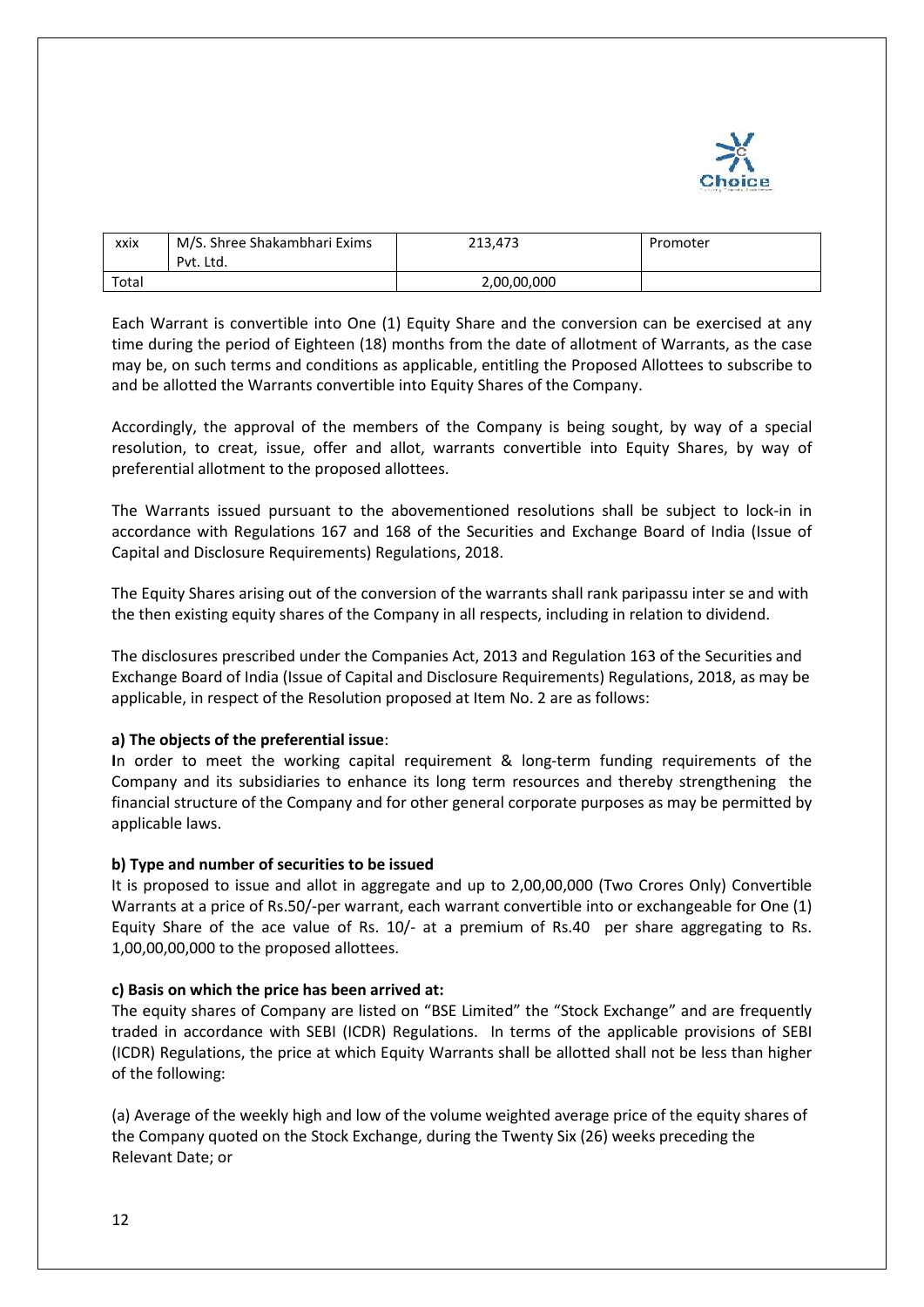

(b) Average of the weekly high and low of the volume weighted average price of the equity shares of the Company quoted on the Stock Exchange, during the Two (2) weeks preceding the Relevant Date.

The pricing of the Equity Warrants to be allotted on preferential basis is Rs.50/- per Warrant convertible in to equivalent number of Equity Share of face value of Rs. 10/- each of the Company, which price is not lower than the price determined in accordance with applicable provisions of SEBI (ICDR) Regulations.

#### **d) Relevant Date**

The "Relevant Date" in accordance with SEBI ICDR Regulations would be November 22, 2019 as November 23, 2019 being the date 30 days prior to the date of passing of the Special Resolution by the Members of the Company for the proposed preferential issue of Warrants convertible into Equity Shares falls on Weekend Day.

# **e) Proposal / Intent of the promoters, directors or key management personnel of the Company to subscribe to the offer:**

All the proposed allottees are promoters / members of the promoter group of the Company, Non Promoters, Foreign Institutional Investors, allottees are also Directors of the Company. The proposed allottees are intending to participate / subscribe to the proposed issue of warrants. No other Director(s) or Key Managerial Personnel(s) or their respective relatives are subscribing to this offer.

# **f) Equity Shareholding Pattern of the Company before and after the Preferential Issue:**

The table mentioned below shows the expected shareholding pattern of the Company consequent to issue of Equity Shares upon conversion of the Warrants as per resolutions at Item No. 2 to this notice and assuming conversion of all the Warrants (Convertible within a period of 18 (eighteen) months from the date of allotment) proposed to be allotted to the promoters / members of the promoter group/ Non – Promoter group of the Company as per the resolution:

|                |                          | <b>Pre-Issue Shareholding</b> |       |                          | <b>Post-Issue Shareholding</b><br>(Assuming full<br>conversion of warrants) |       |
|----------------|--------------------------|-------------------------------|-------|--------------------------|-----------------------------------------------------------------------------|-------|
| A              | <b>Promoter Group</b>    | No.of                         | ℅     |                          | No.of                                                                       | ℅     |
|                |                          | <b>Shares</b>                 |       | <b>Issue of Warrants</b> | <b>Shares</b>                                                               |       |
| $\mathbf{1}$   | Indian Promoters         |                               |       |                          |                                                                             |       |
|                | Individual               | 14300011                      | 71.48 | 10699989                 | 25000000                                                                    | 62.49 |
|                | <b>Bodies Corporate</b>  | 386527                        | 1.93  | 213473                   | 600000                                                                      | 1.49  |
| $\overline{2}$ | <b>Foreign Promoters</b> |                               |       |                          |                                                                             |       |
|                | Sub Total (A)            | 14686538                      | 73.42 | 10913462                 | 25600000                                                                    | 63.98 |
| <sub>B</sub>   | Non Promoter's           |                               |       |                          |                                                                             |       |
|                | Shareholding             |                               |       |                          |                                                                             |       |
| $\mathbf{1}$   | Institutional            |                               |       | 2000000                  | 2000000                                                                     | 4.99  |
|                | <b>Investors</b>         |                               |       |                          |                                                                             |       |
| $\overline{2}$ | Non Institutional        |                               |       |                          |                                                                             |       |
|                | <b>Investors</b>         |                               |       |                          |                                                                             |       |
|                | <b>Bodies Corporate</b>  | 2701659                       | 13.51 |                          | 2701659                                                                     | 6.76  |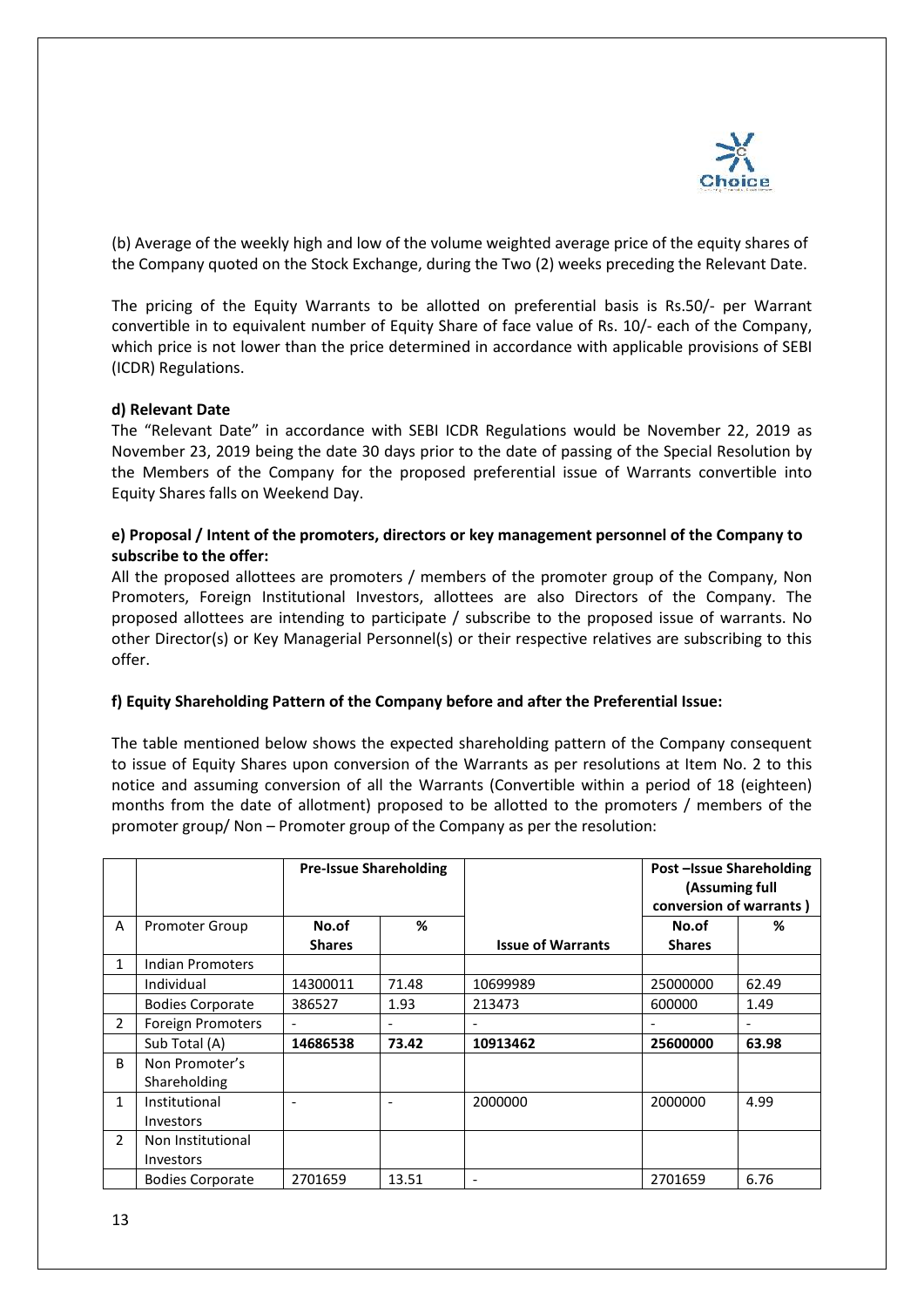

| Resident Individuals    | 2268213     | 11.33 | 7086538     | 9354751     | 23.39 |
|-------------------------|-------------|-------|-------------|-------------|-------|
| Others $-$ HUF          | 247606      | 1.24  |             | 247606      | 0.62  |
| <b>IEPF</b>             | 870         | 0     | -           | 870         | 0     |
| <b>Clearing Members</b> | 42467       | 0.21  |             | 42467       | 0.10  |
| <b>NRI</b>              | 57447       | 0.29  |             | 57447       | 0.14  |
| Sub Total (B)           | 5317392     | 26.58 | 9086538     | 14403930    | 36.00 |
| Grand Total $(A + B)$   | 2,00,04,800 | 100   | 2,00,00,000 | 4,00,04,800 | 100   |

# assuming full conversion of the warrants

Notes:

1. Pre issue shareholding pattern has been prepared based on shareholding of the Company as on November 22, 2019.

2. Post issue holding of all the other shareholders is assumed to remain the same, as it was on the date, on which the pre issue shareholding pattern was prepared.

# **h) Identity of the natural persons who are ultimate beneficial owners of the shares proposed to be allotted and / or who ultimately control the proposed allottees**

The warrants are proposed to be allotted to persons belonging to the promoters / promoter group / Non –Promoter Group of the Company. The details of the proposed allottees are as per the following table. No change in control or management of the Company is contemplated consequent to the proposed preferential issue of warrants and resultant Equity Shares being allotted. However, voting rights will change in accordance with the shareholding pattern. The pre and post issue holding of the proposed allottees are as under:

| Sr.No        | of<br>the<br><b>Name</b>             |               | <b>Pre Issue</b>                                       |                                 | <b>Post Issue</b>                                       |                                                                                                                       |
|--------------|--------------------------------------|---------------|--------------------------------------------------------|---------------------------------|---------------------------------------------------------|-----------------------------------------------------------------------------------------------------------------------|
|              | <b>Proposed Allottee</b><br>Category | <b>PAN No</b> | No.of<br><b>Shares</b><br>held Pre<br><b>Allotment</b> | $%$ of<br><b>Shares</b><br>held | No.of<br><b>Shares</b><br>held post<br><b>Allotment</b> | % of Shares held Post<br><b>Preferential Issue</b><br>(Assuming full<br>conversion of Warrants<br>into Equity Shares) |
| Ť            | Mr.Suresh<br>Kanmal<br>Jajoo         | AAFPJ0070J    |                                                        |                                 | 600000                                                  | 1.49                                                                                                                  |
| ii.          | Vimla<br>Suresh<br>Ms.<br>Jajoo      | ADAPJ8747J    |                                                        |                                 | 600000                                                  | 1.49                                                                                                                  |
| iii          | Ankit<br>Suresh<br>Mr.<br>Jajoo      | AIZPJ2803R    |                                                        |                                 | 600000                                                  | 1.49                                                                                                                  |
| iv           | Ms.Seepra<br>Sumeet<br>Kabra         | ADOPJ3255B    | $\overline{\phantom{0}}$                               |                                 | 600000                                                  | 1.49                                                                                                                  |
| $\mathsf{v}$ | Mr.Nand<br>Kishore<br>Agrawal        | ACEPA5232C    |                                                        |                                 | 500000                                                  | 1.24                                                                                                                  |
| vi           | Ms. Lily Agarwal                     | AFRPA4512M    | $\overline{\phantom{0}}$                               | $\overline{a}$                  | 500000                                                  | 1.24                                                                                                                  |
| vii          | Mr. Ravi Agrawal                     | ADHPA2891D    | $\overline{a}$                                         | $\overline{\phantom{a}}$        | 1000000                                                 | 2.49                                                                                                                  |
| viii         | Mr.Amit Kariwala                     | ALTPK1232A    | $\overline{a}$                                         | $\overline{\phantom{a}}$        | 200000                                                  | 0.49                                                                                                                  |
| iх           | Ms. Adhya Tibrewal                   | AGNPA3386N    | $\overline{a}$                                         | $\blacksquare$                  | 100000                                                  | 0.24                                                                                                                  |
| x            | Mr. Jitendra Kumar<br><b>Bhagat</b>  | AARPK5564G    |                                                        |                                 | 100000                                                  | 0.24                                                                                                                  |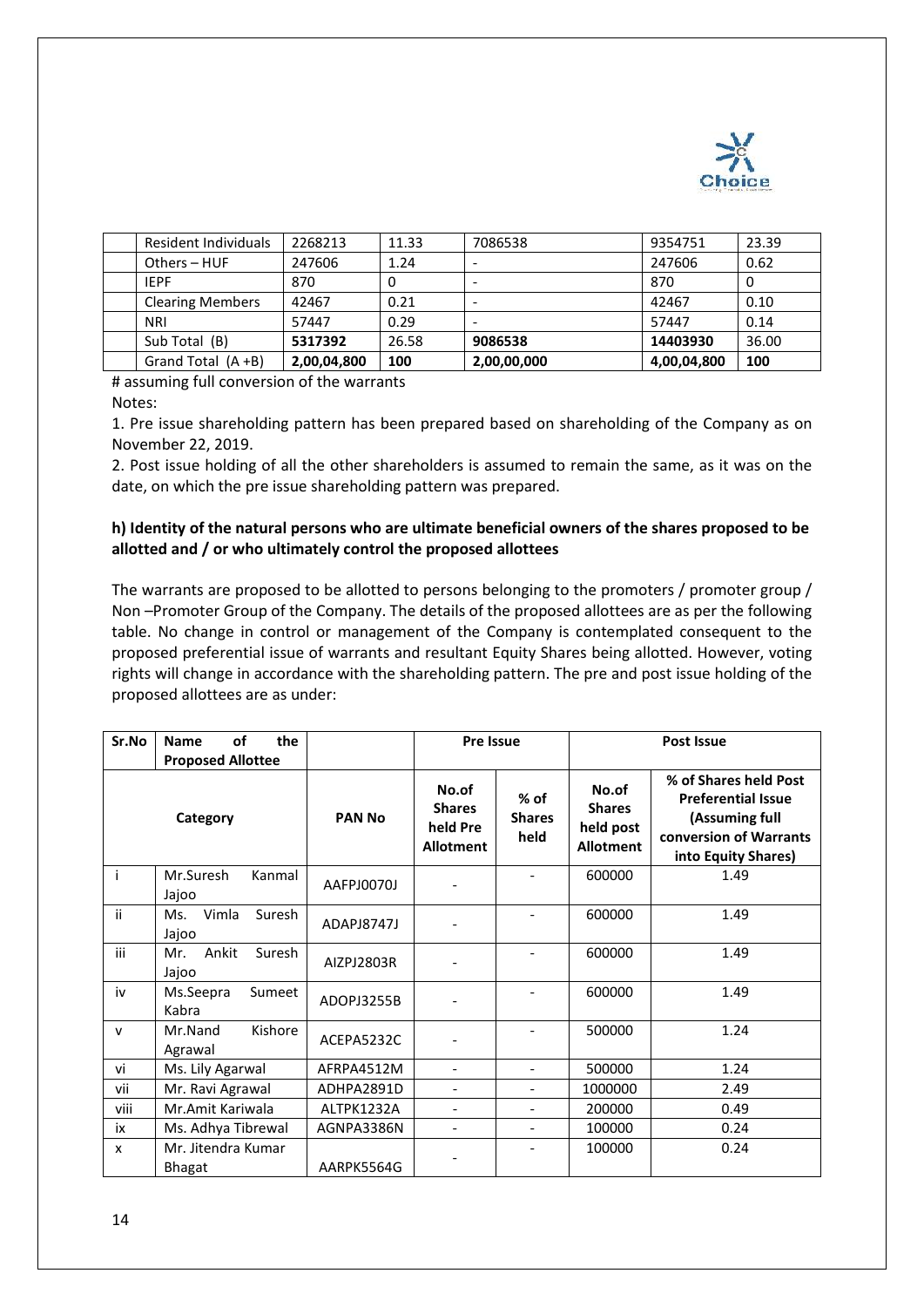

| хi         | Mr. Yash Rawlani           | BUCPR8861D | $\overline{\phantom{0}}$ |                          | 100000   | 0.24  |
|------------|----------------------------|------------|--------------------------|--------------------------|----------|-------|
| xii        | Mr.Pratik Rawlani          | DHAPR6223J | $\overline{\phantom{a}}$ | $\overline{\phantom{0}}$ | 100000   | 0.24  |
| xiii       | Mr. Rajendra               |            |                          |                          | 200000   | 0.49  |
|            | Upadhyaya                  | AAMPU3767G |                          |                          |          |       |
| xiv        | Ms. Richa Modi             | AEEPA8350F | $\overline{\phantom{0}}$ | $\overline{\phantom{0}}$ | 100000   | 0.24  |
| XV         | *M/s.Genesis Grand         |            | $\overline{\phantom{a}}$ |                          | 2000000  | 4.99  |
|            | <b>General Trading LLC</b> | AAHCG8252G |                          |                          |          |       |
| xvi        | Mr. Yogesh Jadhav          | ALFPJ5077Q | $\blacksquare$           | $\overline{a}$           | 550000   | 1.37  |
| xvii       | Ms. Chaitali Jadhav        | BDAPM1524K | $\overline{\phantom{0}}$ | $\overline{\phantom{0}}$ | 500000   | 1.24  |
| xviii      | Mr. Ajay Kejriwal          | AKQPK7430A | 102000                   | 0.50                     | 302000   | 0.75  |
| xix        | Mr. Sunil Bagaria          | AEQPB2022P | 50000                    | 0.24                     | 250000   | 0.62  |
| XX         | Mr. Ratiraj Tibrewal       | ABSPT1335L | 50000                    | 0.24                     | 250000   | 0.62  |
| xxi        | Mr. Nitesh Agarwal         | AKZPA4004F | 50000                    | 0.24                     | 186538   | 0.46  |
| xxii       | Mr. Sunil Kumar<br>Patodia | AAXPP0203B | 1238500                  | 6.19                     | 2588500  | 6.47  |
| xxiii      | Ms. Vinita Patodia         | ADTPP7048M | 1612500                  | 8.06                     | 3612500  | 9.03  |
| xxiv       | Mr. Suyash Patodia         | CNXPP1439A | 300000                   | 1.49                     | 2300000  | 5.74  |
| <b>XXV</b> | Mr. Kamal Poddar           | AJNPP5353K | 2500011                  | 12.49                    | 4000000  | 9.99  |
| xxvi       | Mr. Arun Kumar<br>Poddar   | ANHPP9477G | 2100000                  | 10.49                    | 4050000  | 10.12 |
| xxvii      | Ms. Sonu Poddar            | AGIPC0029R | 1250000                  | 6.24                     | 2000000  | 4.99  |
| xxviii     | Ms. Hemlata Poddar         | AMJPP9451H | 850000                   | 4.24                     | 2000000  | 4.99  |
| xxix       | *M/s. Shree                |            |                          |                          |          |       |
|            | Shakambhari Exims          | AAACU9556A | 386527                   | 1.93                     | 600000   | 1.49  |
|            | Pvt. Ltd.                  |            |                          |                          |          |       |
|            | <b>Total</b>               |            | 10489538                 | 52.35                    | 29889538 | 75.98 |

# **\*Ultimate Beneficiary of the above mentioned Proposed Allottee :**

1) As on November 22, 2019, Mr. Anil Patodia ( PAN : AFMPP7771G ) & Ms. Archana Anil Patodia ( PAN: AGZPP2397L ) are equally holding the Shares of M/s. Shree Shakambhari Exims Pvt. Ltd. 2) As on November 22, 2019, Ms. Fatima Ismail Ahmad Alfaramarzi is holding majority stake in the Registered FII M/s.Genesis Grand General Trading LLC.

The said details ofnatural persons is given only for the purpose to know natural persons. However, the aforesaid Proposed Allottee will be beneficially shareholder of the equity shares that may be allotted.

#assuming full conversion of warrants

# **I) Lock in**

Warrants and Equity Shares to be allotted to the proposed allottees upon conversion of the Warrants, including the prepreferential allotment shareholding of the proposed allottees will be subject to applicable lock-in and transfer restrictions stipulated under Regulations 167 and 168 of the SEBI ICDR Regulations.

# **j) Auditor's Certificate**

The Auditors' certificate certifying that the proposed issue of the warrants would be in accordance with SEBI Regulations will be placed before the Extra Ordinary General Meeting and will be kept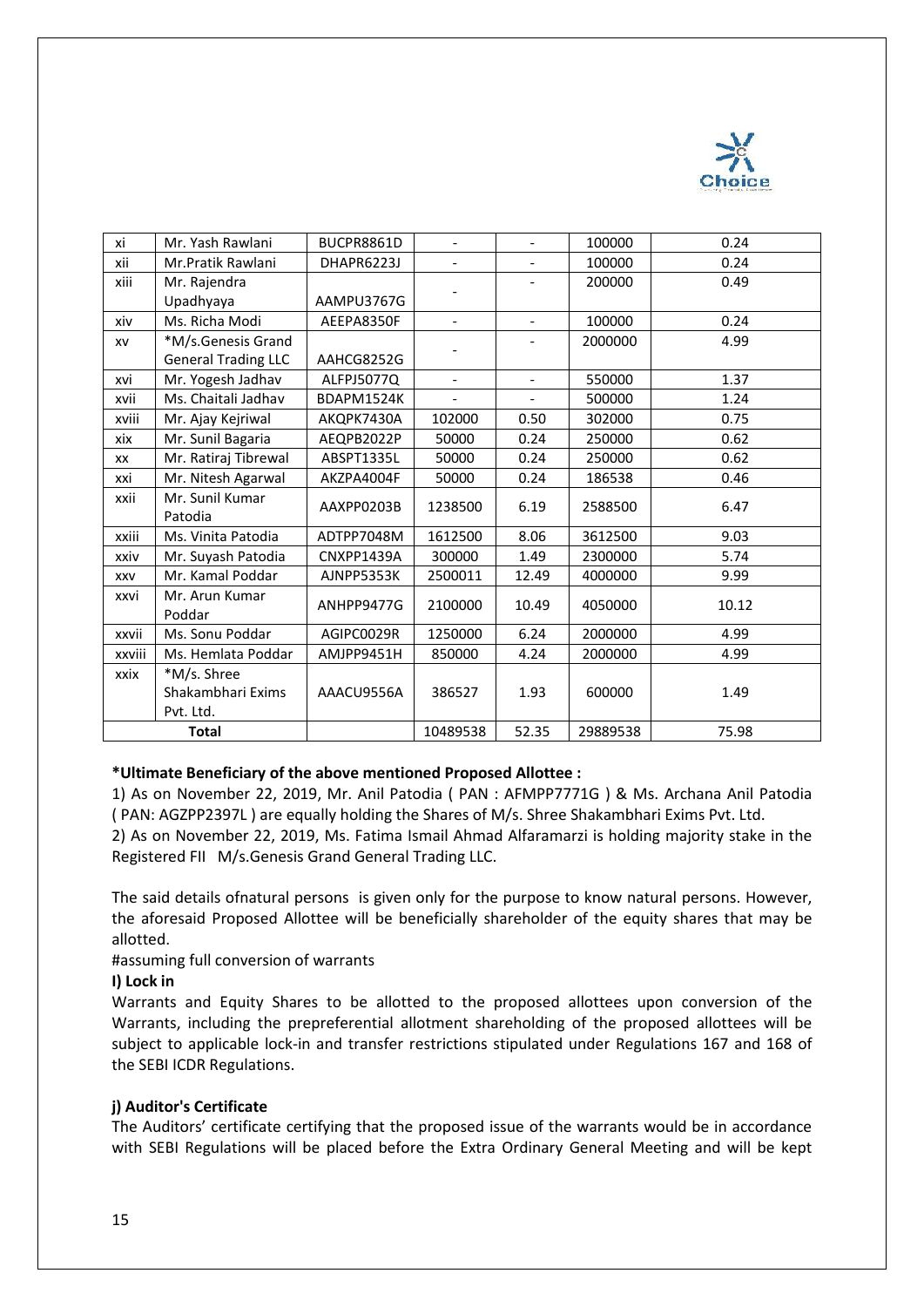

open for inspection at the Registered Office of the Company between 11:00 AM and 1:00 PM on all working days between Monday to Friday of every week, upto the date of this EGM.

# **k) Undertaking**

The Company hereby undertakes that:

(I) It would re-compute the price of the securities specified above in terms of the provisions of SEBI (ICDR) Regulations, where it is so required;

(ii) If the amount payable, if any, on account of the re-computation of price is not paid within the time stipulated in SEBI (ICDR) Regulations the above warrants/shares shall continue to be locked-in till the time such amount is paid by the allottees.

In accordance with the SEBI ICDR Regulations, (i) all the Equity Shares held by the proposed allottees in the Company are in dematerialized form only; (ii) No person belonging to the promoters / promoter group have sold/transferred any Equity Shares of the Company during the 6 (Six) months preceding the Relevant Date except inter-se transfer of shares by one of the Promoter Group Shareholder to his Father which qualifies for exemption under the SEBI ICDR Regulations; (iii) No person belonging to the promoters / promoter group has previously subscribed to any warrants of the Company but failed to exercise them; (iv) Neither the Company nor any of its promoters and directors is a wilful defaulter or a fugitive economic offender;

The issue of warrants and resultant Equity Shares shall be made in accordance with the provisions of the Memorandum and Articles of Association of the Company and shall be made in a dematerialized format only.

The Board of Directors of the Company recommends passing of the resolution as set out at Item 2 as a special resolution.

Except the Promoter Directors, Promoters and the Director's of the Company & its subsidiaries subscribing to the issue, none of the other Directors and other Key Managerial persons(s) of the company and their relative do not have any pecuniary interest on the said resolution.

Place : Mumbai Sd/-

**Date : November 29, 2019 By Order of the Board of Directors Karishma Shah Company Secretary** 

**Registered Office : Choice House , Shree Shakambhari Corporate Park, Plot No. 156-158, J.B. Nagar , Andheri ( East), Mumbai – 400099 Tel No : 022 -67079999 Email : [info@choiceindia.com](mailto:info@choiceindia.com) Website : [www.choiceindia.com](http://www.choiceindia.com/)**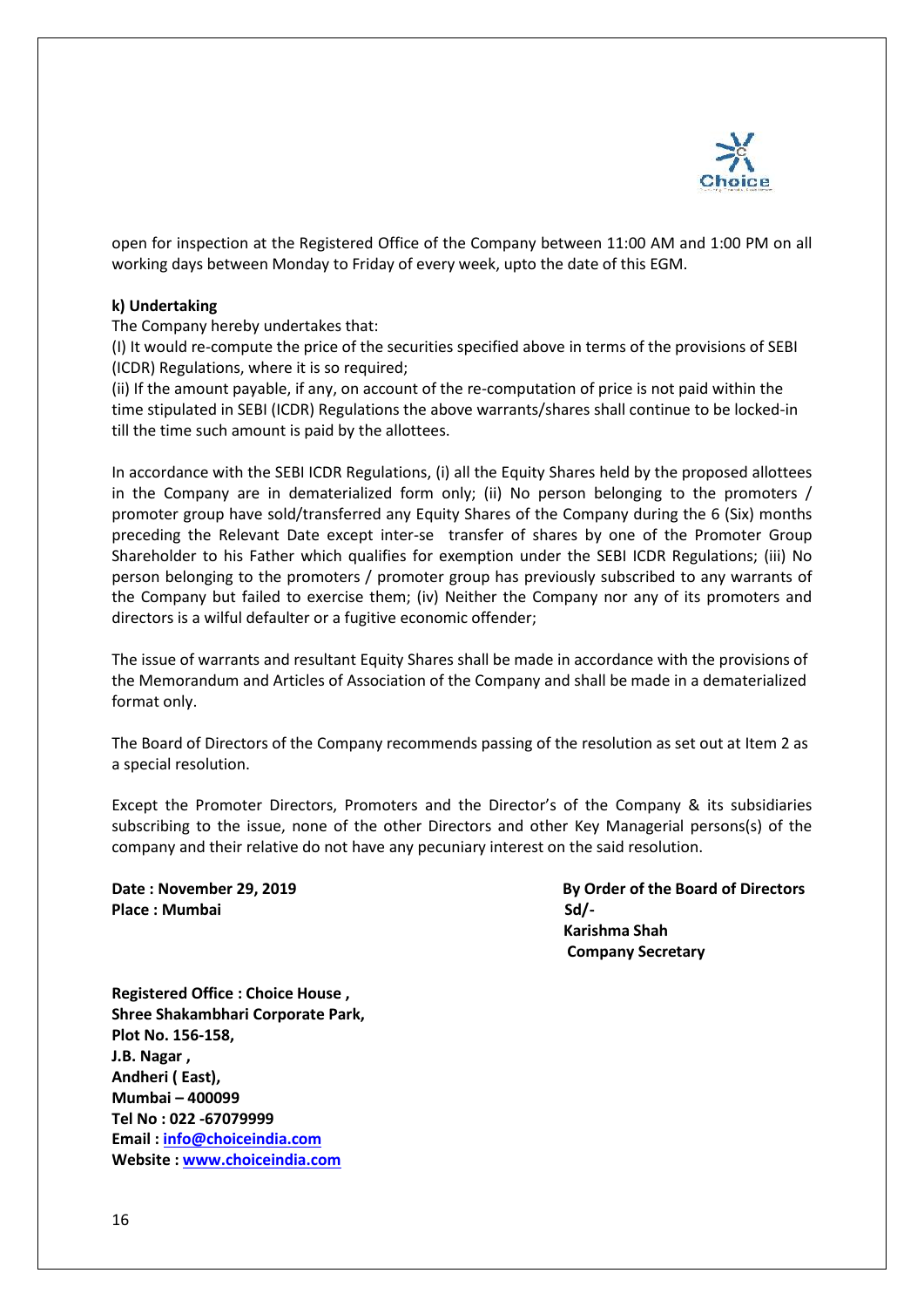

#### **CHOICE INTERNATIONAL LIMITED**

Choice House, Shree Shakambhari Corporate Park, Plot No 156- 158, J.B. Nagar, Andheri (East), Mumbai - 400099, Tel No: + 91-22-6707 9999, Fax : + 91-22-67079898, Website: [www.choiceindia.com](http://www.choiceindia.com/), Email Id: info@choiceindia.com, CIN: L67190MH1993PLC07117

# **ATTENDANCE SLIP**

# **EXTRA ORDINARY GENERAL MEETING**

| DP ID - Client ID/ Folio No. |  |
|------------------------------|--|
| Name & Address of Sole       |  |
| Member                       |  |
|                              |  |
|                              |  |
| Name of Joint Holder(s),     |  |
| If any (In Block Letters)    |  |
|                              |  |
| No. of shares held           |  |
|                              |  |

I certify that I am a member / proxy of the Company.

I hereby record my presence at the Extra Ordinary General Meeting of the Company to be held on Monday , December 23, 2019 at 11.00 a.m. at Satyanarayan Goenka Bhavan, J. B. Nagar, Andheri ( East), Mumbai – 400059 Mumbai – 400059

Member's/ Proxy's Signature

\_\_\_\_\_\_\_\_\_\_\_\_\_\_\_\_\_\_\_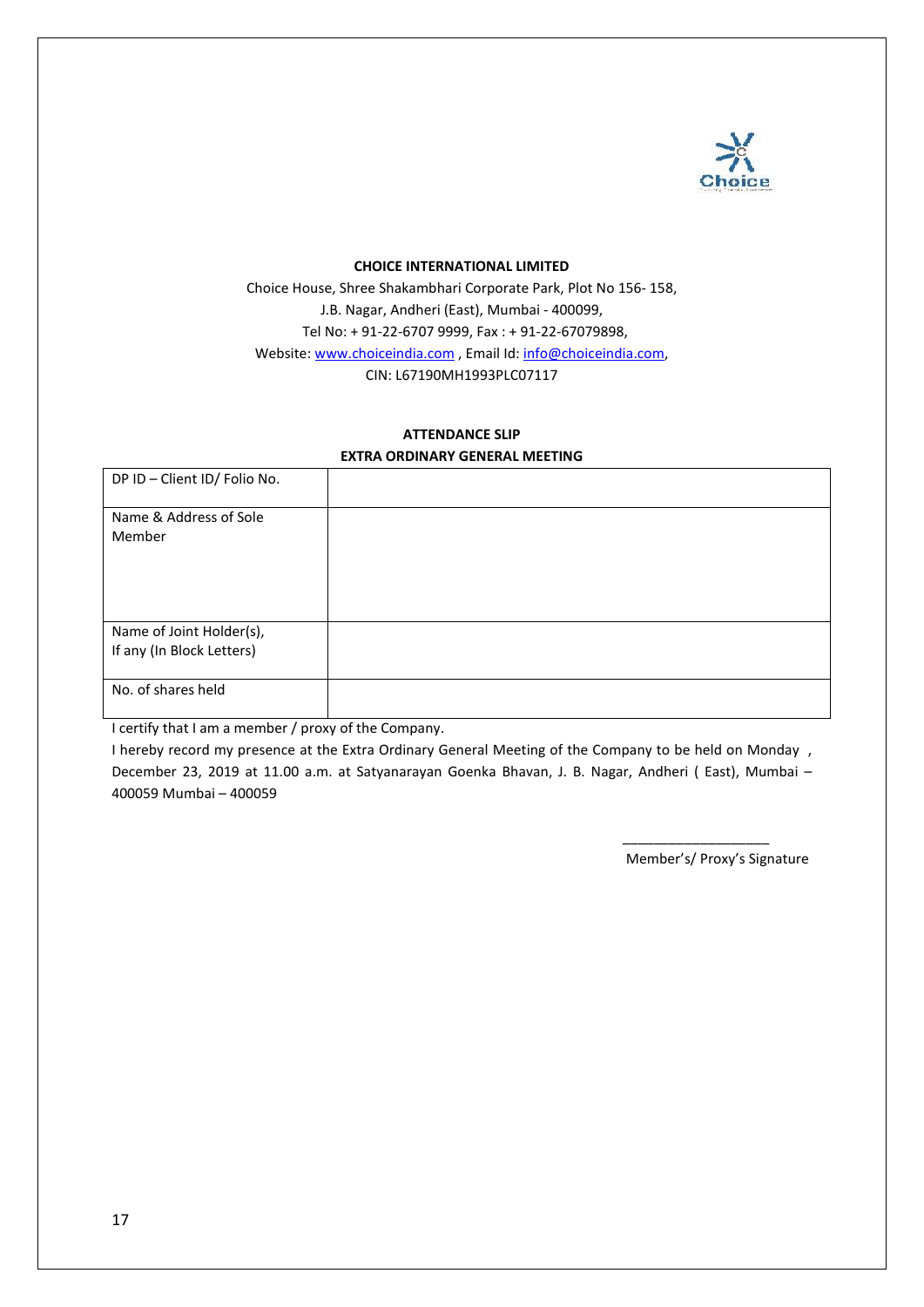

# **Form No. MGT-11 PROXY FORM**

# [Pursuant to section 105(6) of the Companies Act, 2013 and rule 19(3) of the Companies (Management and Administration) Rules, 2014]

| <b>CIN</b>          | L67190MH1993PLC071117                                                                                          |
|---------------------|----------------------------------------------------------------------------------------------------------------|
| Name of the Company | Choice International Limited                                                                                   |
| Registered Office   | Choice House, Shree Shakambhari Corporate Park, Plot No. 156-158, J.B. Nagar,<br>Andheri (E), Mumbai - 400 099 |

| Name of the Member(s)     |  |
|---------------------------|--|
| <b>Registered Address</b> |  |
|                           |  |
|                           |  |
| E-mail ID                 |  |
| Folio No./ Client ID      |  |
| DPID:                     |  |

| I/We, being the member(s) of | shares of the above named company, hereby appoint |
|------------------------------|---------------------------------------------------|
|------------------------------|---------------------------------------------------|

| Name      |           |  |
|-----------|-----------|--|
| Address   |           |  |
| E-mail ID | Signature |  |

OR FAILING HIM;

| Name      |           |  |
|-----------|-----------|--|
| Address   |           |  |
| E-mail ID | Signature |  |

#### OR FAILING HIM;

| Name      |           |  |
|-----------|-----------|--|
| Address   |           |  |
| E-mail ID | Signature |  |

as my/our proxy to attend and vote (on a poll) for me/us and on my/our behalf at the Extra Ordinary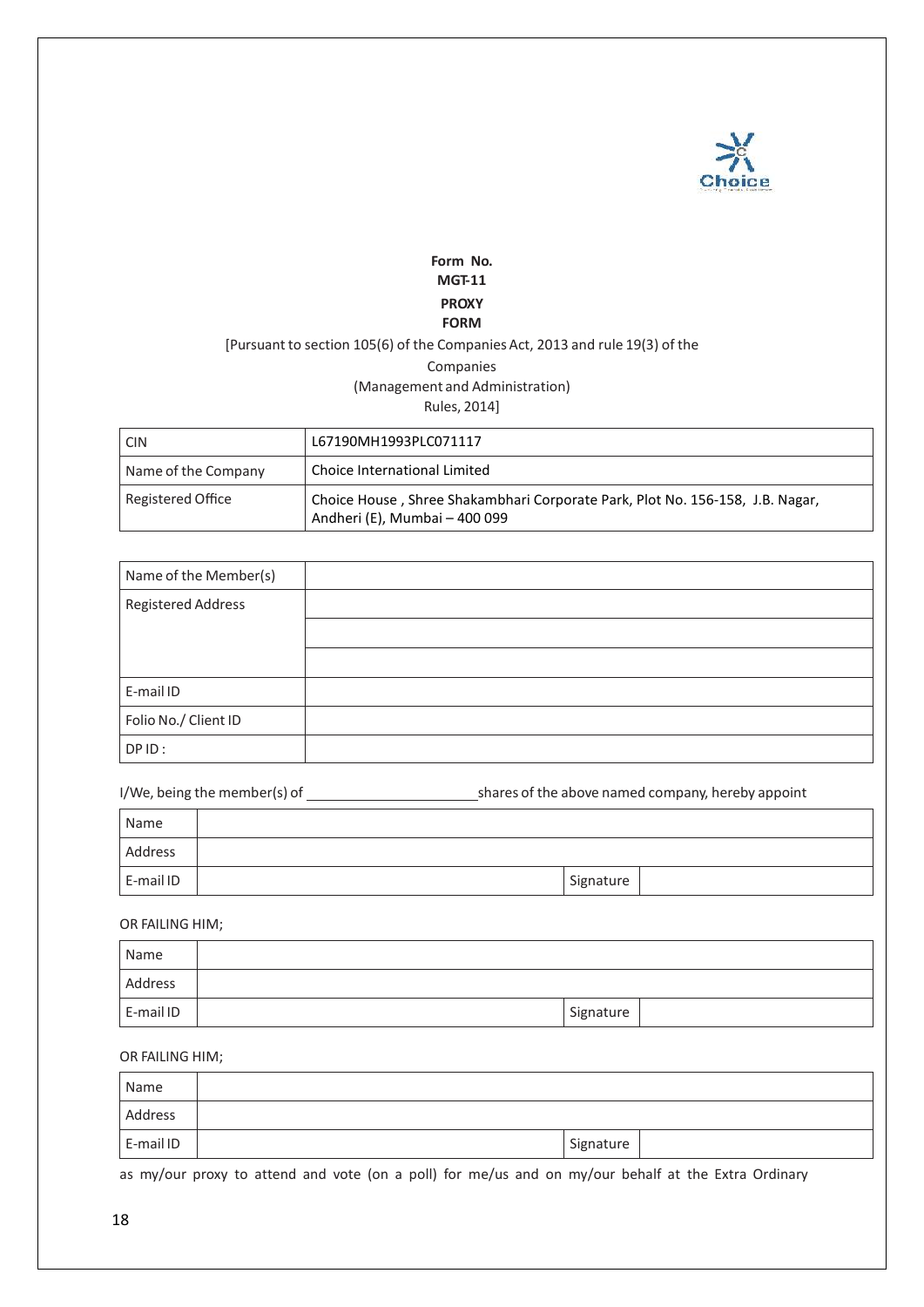

General Meeting of the company, to the held on 23<sup>rd</sup> -December 2019 at 11.00 A.M at Satyanarayan Goenka Bhavan, J. B. Nagar, Andheri (East), Mumbai – 400059 Mumbai – 400059 and at any adjournment thereof in respect of such resolutions as are indicated herein:

| Item |                                                     | <b>Resolution</b> |      | For | <b>Against</b> |
|------|-----------------------------------------------------|-------------------|------|-----|----------------|
| no.  |                                                     |                   |      |     |                |
|      | <b>SPECIAL BUSINESS</b>                             |                   |      |     |                |
|      | Increase in Authorised Share Capital of the Company |                   |      |     |                |
|      | Preferential Issue of Warrants                      |                   |      |     |                |
|      | Signed this                                         | day of            | 2019 |     |                |

Signature of shareholder: <br>
Signature of Proxy holder(s)

#### **Notes:**

- i. This form of proxy in order to be effective should be duly completed and deposited at the Registered Office of the Company, not lessthan 48 hours before the commencement of the Meeting.
- ii. The Proxy Form should be signed across the Revenue Stamp as per specimen signature(s) registered with the Company/depository participant.
- iii. A Proxy need not be a Member.
- iv. A person can act as proxy on behalf of members not exceeding 50 (fifty) and holding in the aggregate not more than 10 (ten) percent of the total share capital of the company carrying voting rights.
- v. A member holding more than ten percent of the total share capital of the company carrying voting rights may appoint a single person as proxy and such person shall not act as a proxy for any other person or shareholder.